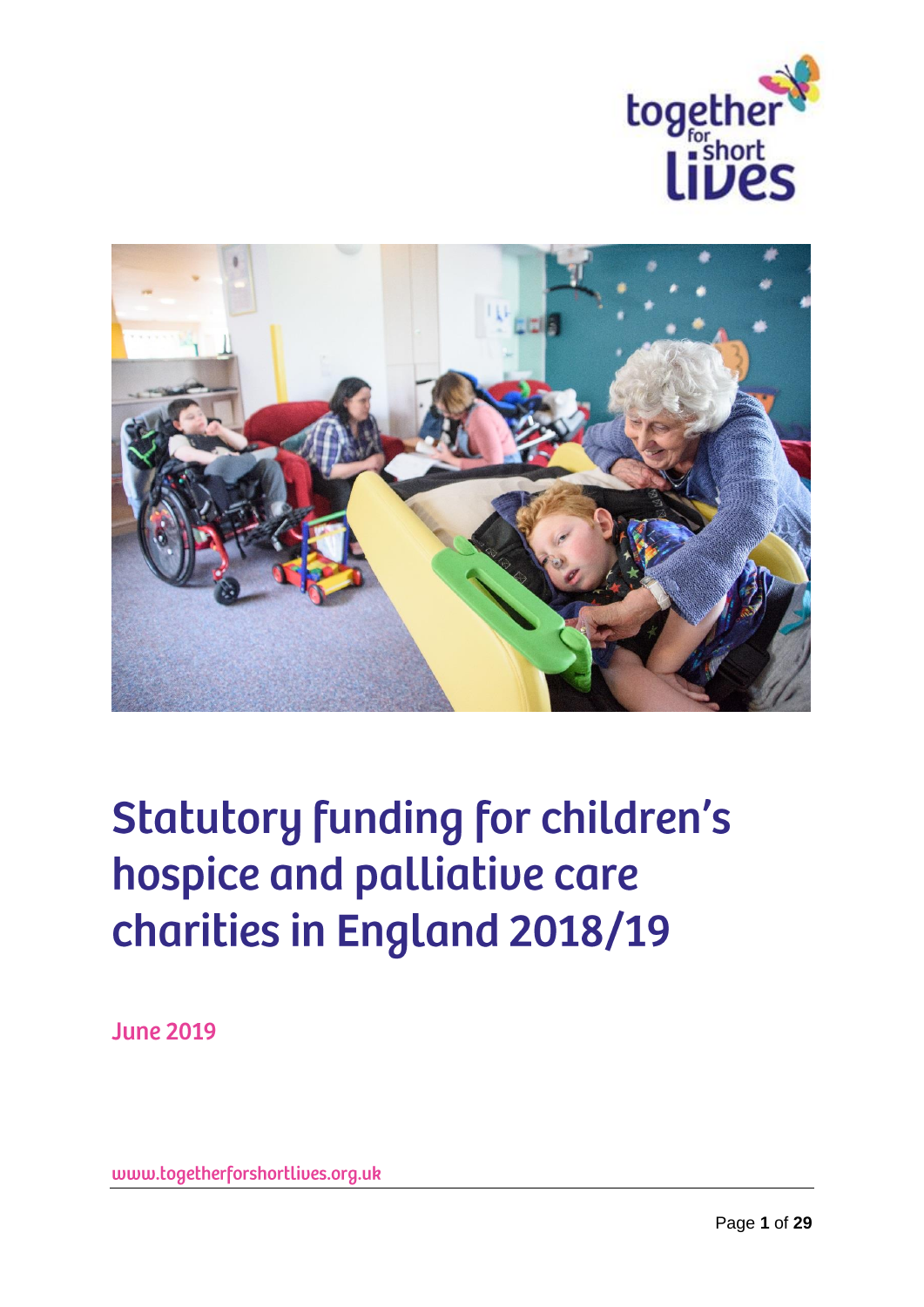# **Contents**

| The amount children's hospice charities are spending on providing palliative care is                                                                                                |  |
|-------------------------------------------------------------------------------------------------------------------------------------------------------------------------------------|--|
| The volume of activity being undertaken by children's hospice charities 8                                                                                                           |  |
| The state is failing to contribute enough to the children's palliative care provided by<br>children's hospice charities and other children's palliative care charities in England - |  |
| Funding from CCGs is contributing a lower proportion towards children's hospices'                                                                                                   |  |
| Local authority funding still does not reflect the social care provided by children's                                                                                               |  |
| Statutory funding for children's hospice charities and other children's palliative care                                                                                             |  |
| Changes in statutory funding is having a negative impact on children with life-limiting                                                                                             |  |
| Where statutory funding has decreased, children's hospice charities and other<br>children's palliative care charities are being forced to use money from reserves and               |  |
| The vast majority of children's hospice charities believe that they are being funded                                                                                                |  |
| Why has statutory funding for children's hospice charities and other children's                                                                                                     |  |
| Children's hospice grant continues to be a vital source of funding, but isn't making                                                                                                |  |
| Commissioners are relying on historical precedent when deciding funding levels 24                                                                                                   |  |
| Most children's hospice charities have engaged with their local sustainability and<br>transformation partnerships (STPs) – however, the quality of the engagement is                |  |
| Personal budgets reimburse less than 2% of the average charitable expenditure                                                                                                       |  |
| The public believe children's hospice charities should receive much more funding                                                                                                    |  |
| Future funding for children's hospice charities and other children's palliative care                                                                                                |  |
|                                                                                                                                                                                     |  |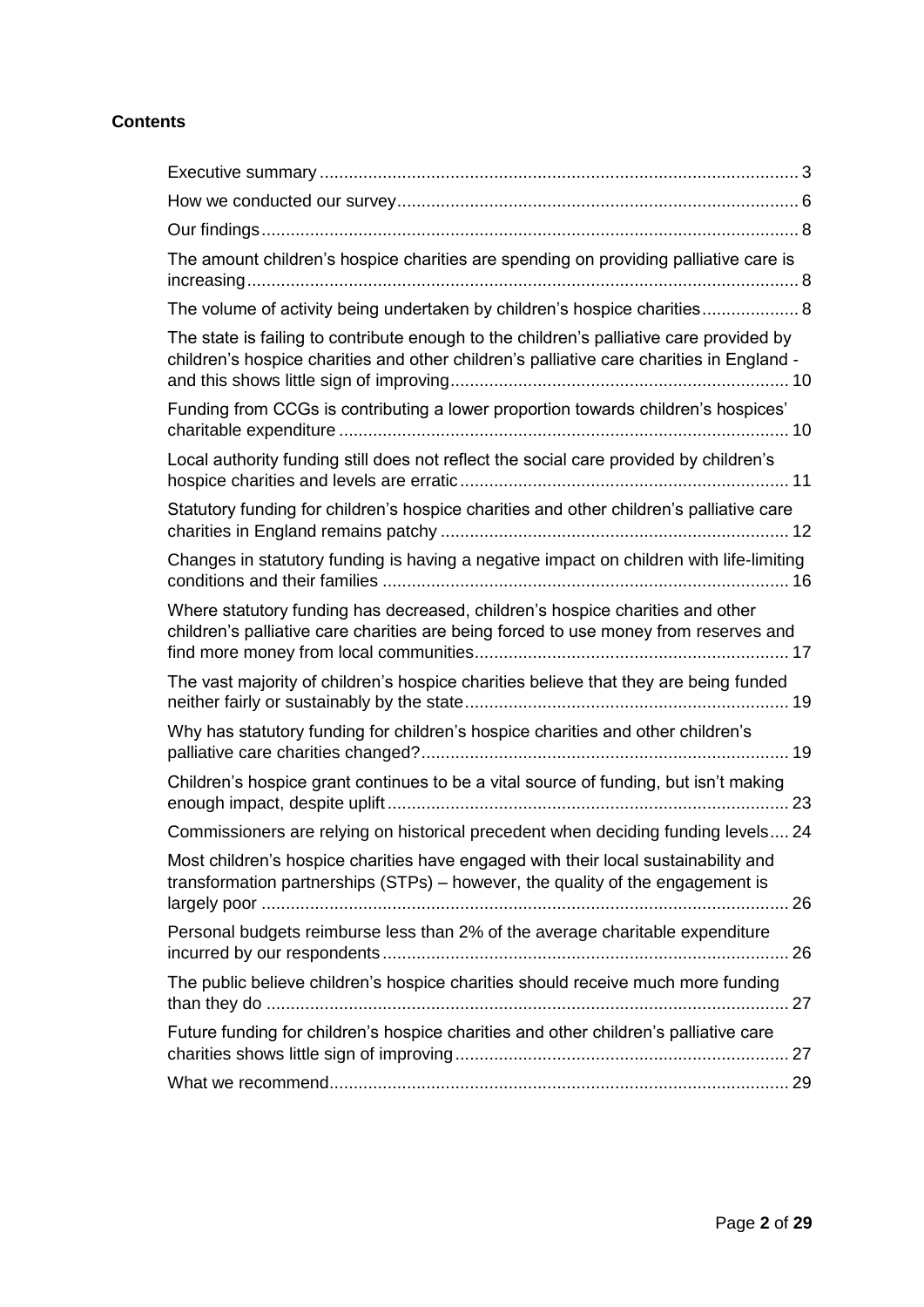# <span id="page-2-0"></span>**Executive summary**

- **1. Children's hospice charities are spending more on providing care and support to an increasing number of children with life-limiting and life-threatening conditions and their families**
- The total estimated charitable expenditure incurred by children's hospice charities in England in 2018/19 was £125,169,029.26 (based on an average of £3,681,442.04 per children's hospice charity).
- This is an above-inflation increase in costs of 4.5% since 2016/17 when the total was £119,803,481.70 (based on an average of £3,523,631.81 per children's hospice charity).
- Based on responses from 27 of the 34 children's hospices charities in England, we estimate that around 10,509 children were on the caseload of all 34 of these organisations in 2018/19. An estimated 8,159 children in England received active clinical care from children's hospice charities in 2018/19, either as inpatients or in the community.

# **2. Despite increasing demand and expenditure, the amount children's hospice charities receive from statutory sources is decreasing and doesn't look set to improve**

# *The overall level of funding children's hospice charities received from the state*

• The state's contribution to children's hospice charity spending fell from 22% in 2016/17 to 21% in 2018/19. This is a significant fall compared to the 27% contribution that the state made in 2013/14.

# *Funding from NHS clinical commissioning groups (CCGs)*

- Between 2016/17 and 2018/19, the average funding each children's hospice charity received from local NHS clinical commissioning groups (CCGs) fell by 2% from £371,303 to £364,076.
- Between 2017/18 and 2018/19, nearly three quarters (74%) of children's hospice charities experienced a real-terms cut (a cut, freeze or increase below 1.8%) in the money they received from CCGs.

#### *Funding from local authorities*

- Between 2016/17 and 2018/19, the average funding each children's hospice charity received from local councils fell by 11% from £67,654 to £61,092.
- Between 2017/18 and 2018/19, over two thirds (70%) of children's hospice charities experienced a cut or freeze in the money they received from local councils.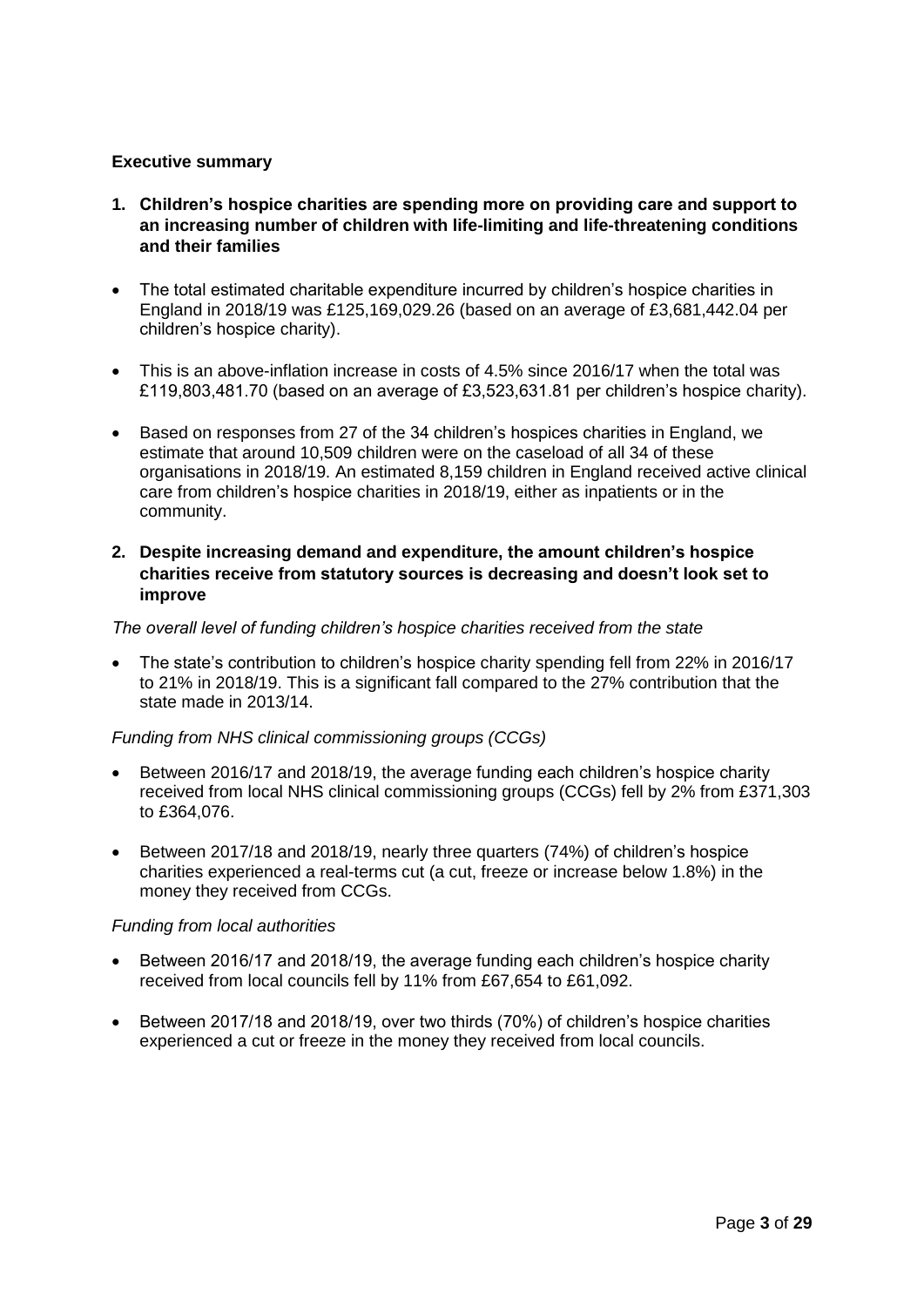#### *The NHS Children's Hospice Grant*

- The Children's Hospice Grant, which is allocated to all children's hospice charities by NHS England, is worth a total of £12million per year in 2019/20. This has grown incrementally from £8.8million in 2006/07, when the grant was introduced as a £27million award over three years.
- In 2006/07, the grant contributed an average of 14% towards the cost of providing clinical care in children's hospice charities. In 2018/19, when the grant was worth £11million, this contribution was just 9.1%.
- If charitable expenditure increases by the same proportion between 2018/19 and 2019/20 as it did between 2017/18 and 2018/19 (2.7%) then, even with the uplift to £12million, the Children's Hospice Grant will only contribute 9.2% to children's hospice charities' charitable expenditure during 2019/20.
- Crucially, no commitment has been made by NHS England or the Department for Health and Social Care to maintain and protect the value of the children's hospice grant beyond 2019/20. This commitment is essential to ensure the sustainability of children's hospice charities.

# **3. Funding is patchy and varies widely across local areas. 15% of children's hospice charities receive nothing at all from their local NHS organisations and local councils.**

- There is huge variation in the level of funding children's hospice charities receive from CCGs, local authorities and the children's hospice grant. When all sources of statutory funding are taken into account, we found that one children's hospice charity respondent received 48% of its charitable expenditure from the state. The lowest contribution was 7%.
- 15% of children's hospice charities receive nothing at all from their local CCGs.

# **4. In order to mitigate the impact of changes in statutory funding, children's hospice charities are cutting short breaks and using cash from reserves**

- Nearly one in five (19%) respondents reported that they had had to cut their short breaks for respite.
- Current levels of statutory funding have also meant that, while children's hospice charities have been able to protect some services for now, they have also been unable to expand them to meet the growing demand. Of the 27 children's hospice charities that responded to our survey:
	- o 74% have neither expanded nor cut the end of life care they offer.
	- $\circ$  70% have neither expanded nor cut the care they offer to manage children's symptoms
	- o 63% have neither expanded nor cut their hospice at home services.
- Where they have experienced falls in statutory funding, 10 (36%) children's hospice charities said that they have been forced to find more money from charitable sources to fund their services. 11 (39%) are using funds from reserves. Worryingly, three children's hospice charities (11%) have had to stop some of their services entirely.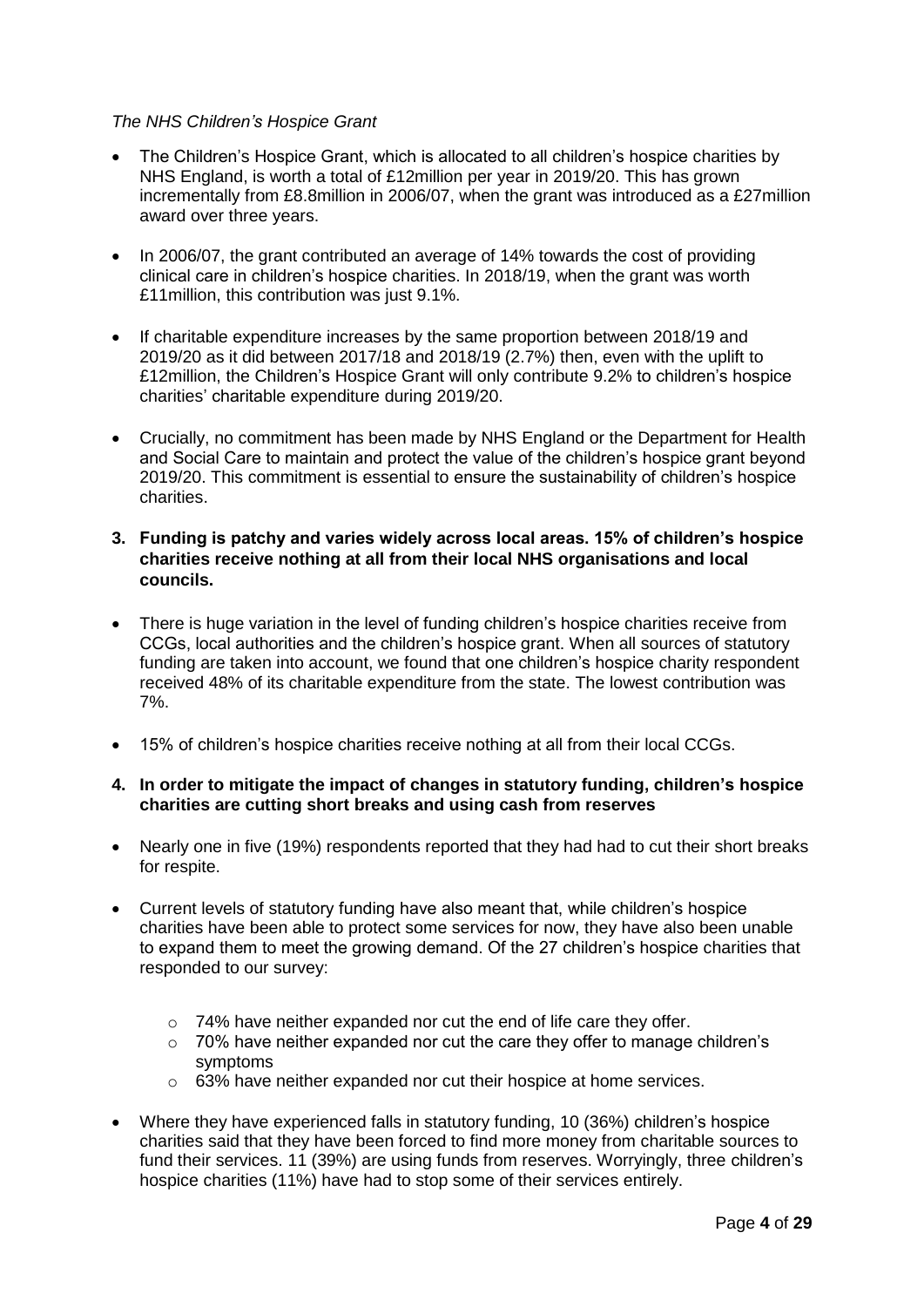• Additionally, four children's hospice charities (14%) told us that they are employing fewer whole time equivalent (WTE) staff in care roles to mitigate the impact of lower statutory funding. This raises serious concerns about how sustainable children's hospice care is in the long-term.

# **5. The public think children's hospice charities should receive more funding from the state**

• A YouGov survey<sup>1</sup>, carried out on behalf of UK charity Together for Short Lives in 2019, has found that the public think that children's hospice charities receive 81% more of the charitable costs they incur from the state than they actually do (38% compared to the real figure of 21%). When asked what percentage they thought children's hospice charities should receive from the state, respondents said that children's hospice charities should receive two and a half times (252%) more than they currently do (74% compared to 21%).

# **6. What we want to happen as a result of our findings**

-

- We call on NHS England to protect and increase the children's hospice grant to £25million. Without an increase, services provided by children's hospice charities will continue to be cut.
- In December 2018, Simon Stevens, Chief Executive of NHS England, was quoted in an NHS England statement which committed NHS England to match fund increases in children's hospice charity funding made by CCGs by up to £7million per year, in addition to the Children's Hospice Grant.
- However, in the Long Term Plan, published a few weeks later, NHS England changed the wording of the commitment to include other palliative care services
- We call on NHS England to honour its commitment and protect and increase the crucial children's hospice grant.
- We call on the government to fill the local authority funding gap. The Disabled Children's Partnership (DCP), of which Together for Short Lives is a member, has identified a £434million gap in local authority funding for social care for disabled children. The gap includes local authority funding for short breaks for respite provided by children's hospice charities and other children's palliative care charities, including Rainbow Trust Children's Charity.
- We call on the government to provide parity of funding between children's and adult hospice services in England. Adult hospices receive around 33% of their expenditure from statutory sources, while children's hospice charities only receive 21% on average.
- We call on the government to develop a funded children's palliative care strategy. This strategy should make sure that 24/7 children's palliative care support can be accessed

<sup>1</sup> All figures, unless otherwise stated, are from YouGov Plc. Total sample size was 2019 GB adults. Fieldwork was undertaken between 11th - 12th March 2019. The survey was carried out online. The figures have been weighted and are representative of all GB adults (aged 18+). The Fieldwork was carried out by YouGov for Together for Short Lives 11-12 March 2019.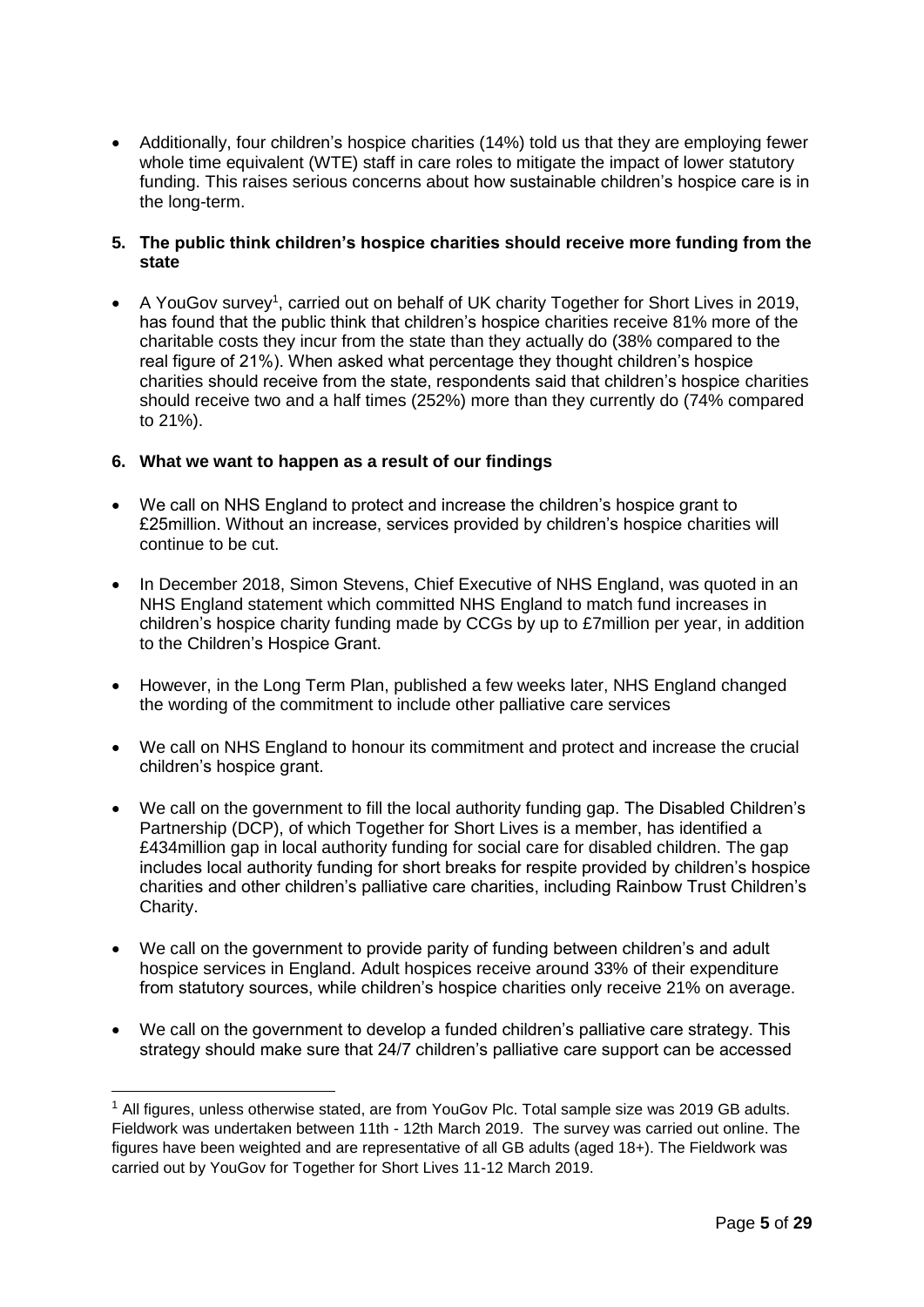by seriously ill children and families when and where they need it, across the statutory and voluntary sectors, in hospitals, children's hospice charities and the community.

#### <span id="page-5-0"></span>**How we conducted our survey**

- 1. Together for Short Lives regularly surveys the statutory funding received and services provided by its children's hospice charity members in England. No survey was carried out in 2018, but our most recent survey, carried out during spring 2019, collected data on activity and funding in both 2017/18 and 2018/19.
- 2. We have carried out the same survey with these charities for 11 years; as a result, we can understand funding trends and their impact on services for children with lifelimiting or life-threatening conditions. We surveyed those hospices which provide health and /or social care to children and young people, including those which provide hospice care to both children and adults.
- 3. 27 children's hospice charities responded to our survey. Of these, all 27 provide healthcare to children and young people with life-limiting or life-threatening conditions and could reasonably expect to be commissioned and funded by CCGs. All 27 of the charities also provide social care to this group of children and young people and could reasonably expect to be commissioned and funded by local authorities.
- 4. Together for Short Lives has 34 children's hospice charity members which provide healthcare to babies, children and young people in England with life-limiting and lifethreatening conditions. Some of these organisations operate multiple services, across multiple children's hospice sites. The response rate to this survey from children's hospice charities is 79%.

# *Rainbow Trust Children's Charity and The Children's Trust*

- 5. The overall analysis that we set out in this report omits two of our voluntary sector provider members, Rainbow Trust Children's Charity and The Children's Trust. Both provide Care Quality Commission-regulated care and support for children with lifelimiting and life-threatening conditions and currently receive some degree of statutory funding. However, they do so through different models of care to those used by children's hospice charities. Rainbow Trust provides social care that supports families who have a child aged 0-18 years with a life threatening or terminal illness. They provide sibling support, home support, hospital support and bereavement support. The Children's Trust is the UK's leading charity for children with brain injury. It delivers rehabilitation, education and community services through skilled teams who work with children and young people, and their families.
- 6. Together for Short Lives echoes and supports Rainbow Trust's call for a greater financial contribution from the state towards the care and support it provides. In 2018, for example, Rainbow Trust reported that it helped more than 1,230 siblings in various ways including:
	- staying with them while parents take a much-needed rest
	- taking them to nursery and school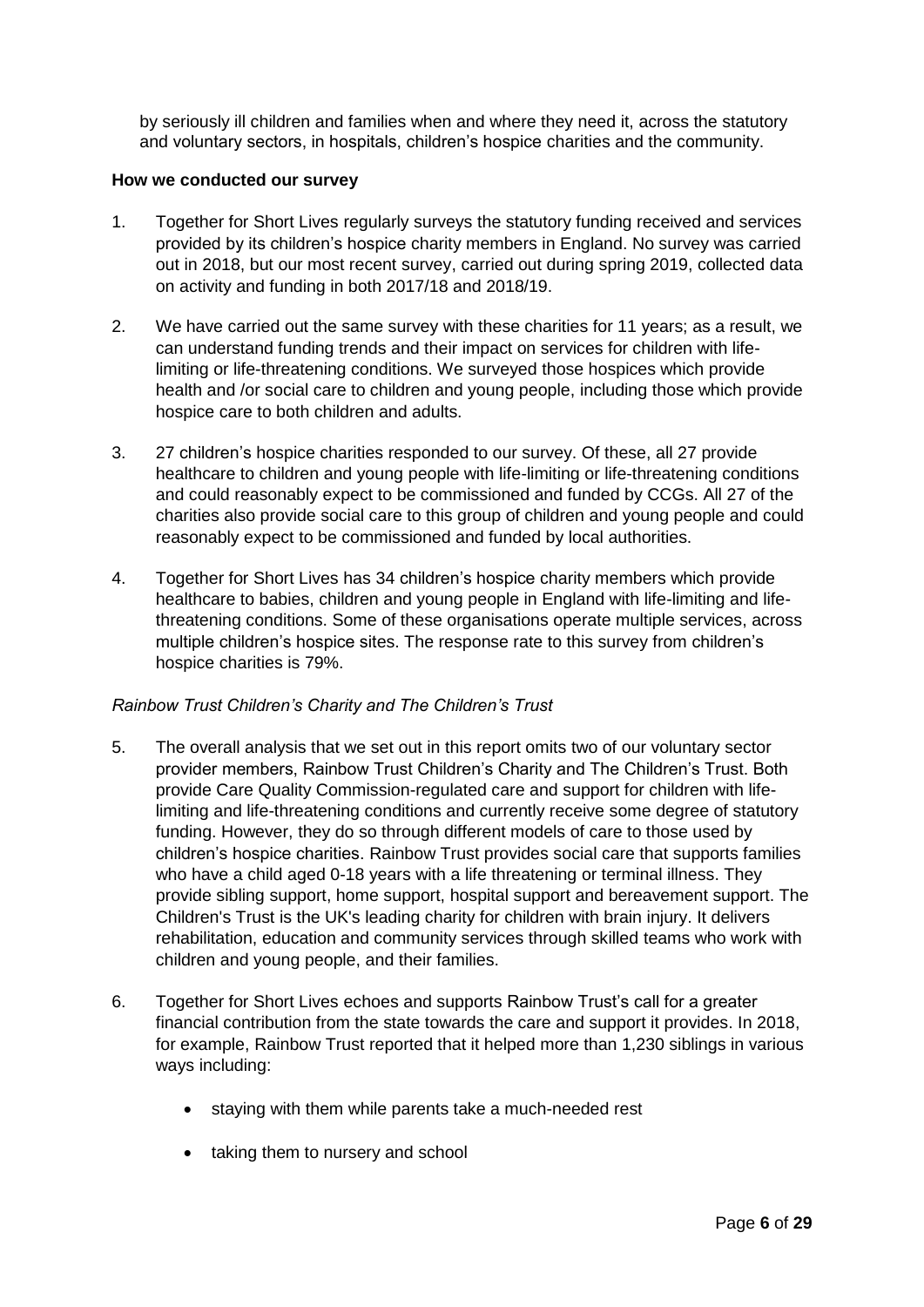- talking to them about their brother or sister's diagnosis
- taking them on breaks or trips for some precious time out of their home
- spending time with bereaved siblings to help them cope if their brother or sister has died.
- 7. For Rainbow Trust Children's Charity, years of sustained cuts to local government funding means it now needs to fundraise more than 97% of its income in a challenging economic environment, with no central government funding.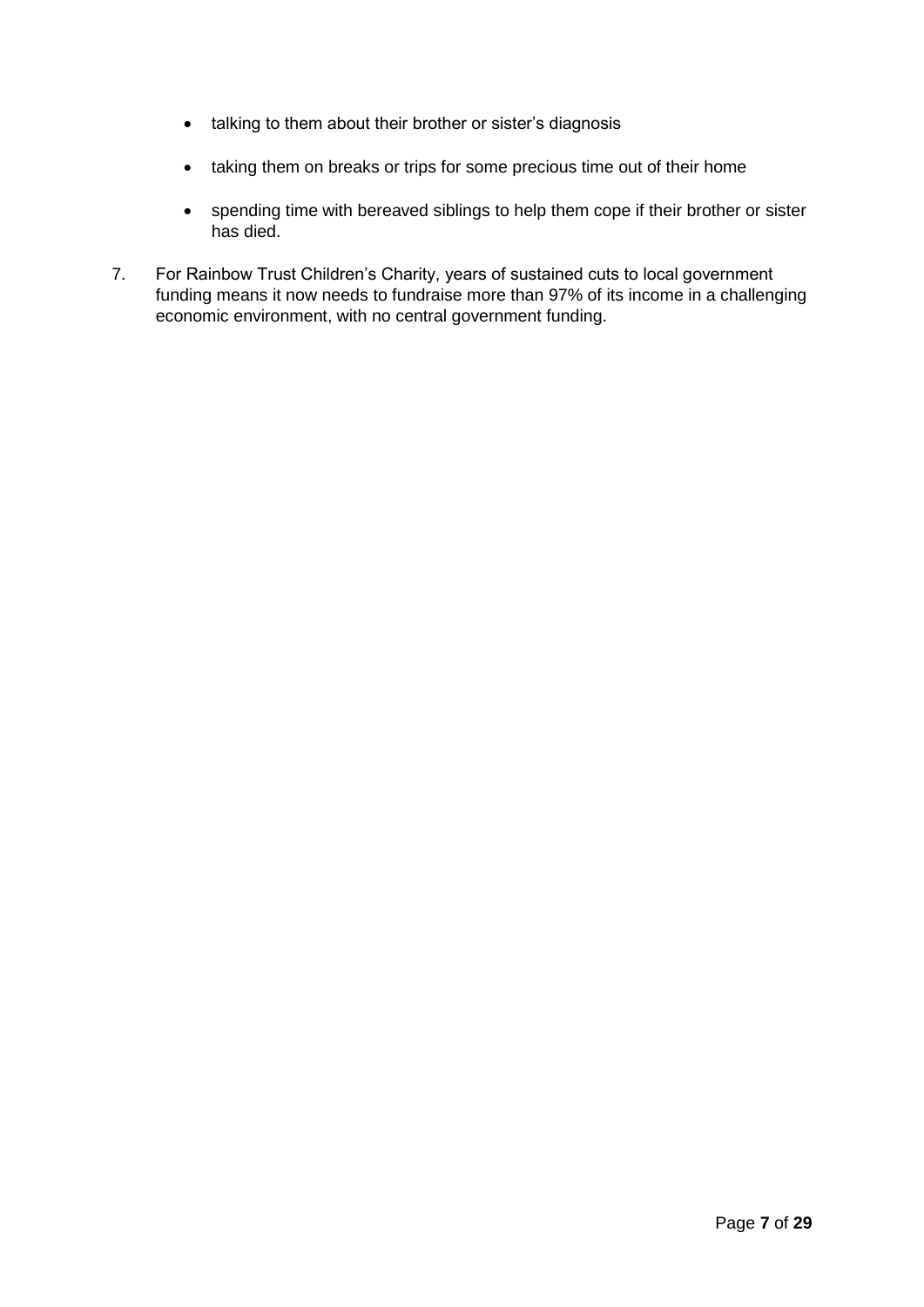# <span id="page-7-0"></span>**Our findings**

# <span id="page-7-1"></span>**The amount children's hospice charities are spending on providing palliative care is increasing**

- 8. The mean charitable expenditure incurred by children's hospice charities in 2018/19 was £3,681,442.04 per children's hospice charity. In 2017/18 the mean was £3,584,774.07 per children's hospice charity. This represents an increase of 2.7%. The mean for both years is based on a response from 27 (79%) of 34 children's hospice charities.
- 9. This is an above-inflation increase in costs of 4.5% since 2016/17 when mean charitable expenditure incurred by children's hospice charities was £3,523,631.81.
- 10. In 2018/19 children's hospice charities spent an estimated £125,169,029.26 on providing children's palliative care. They spent £121,882,318.52 in 2017/18 (2.7% increase). These estimated totals are based on the average expenditure of 27 children's hospice charities (£3,681,442.04), multiplied by the total number of children's hospice charities (34).
- 11. In March 2019, the Consumer Prices Index measure of inflation was 1.8%. In March 2018 it was 2.3%, which meant that prices increased by 4.1% between March 2017 and March 2019.



# <span id="page-7-2"></span>**The volume of activity being undertaken by children's hospice charities**

12. For the first time we have an impression of how many children in total children's hospice charities are providing support to over a year. We estimate that, in 2018/19,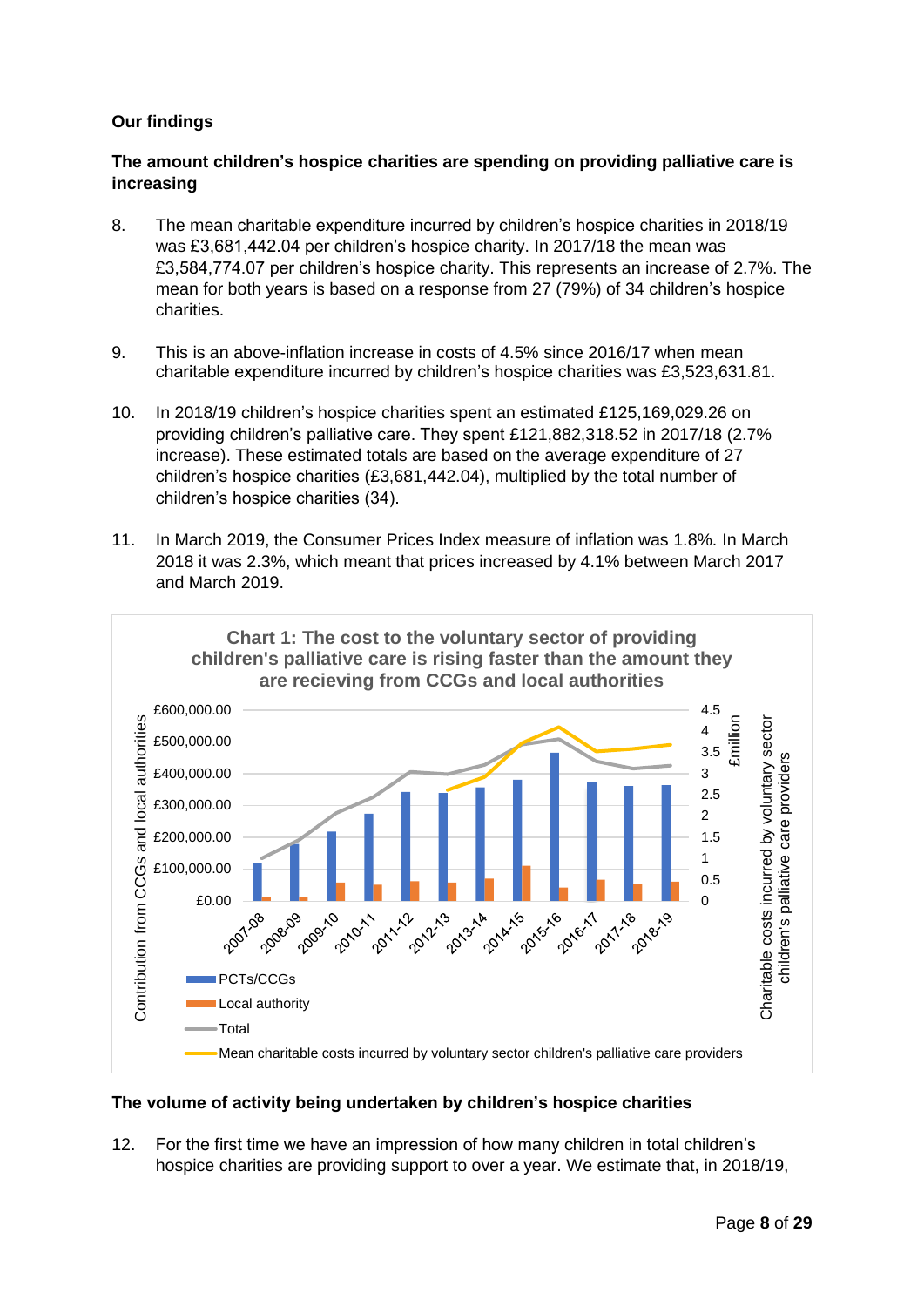children's hospice charities had a total of 10,509 children with life-limiting or lifethreatening conditions on their caseloads. This is based on an average of 309 children per hospice charity, which we calculated from 27 responses.

13. Of these 10,509 children, an estimated 8,159 (78%) received active clinical care from a children's hospice charity in England in 2018/19. This is based on an average of 240 children per hospice charity, which we calculated from 27 responses.

"We have an increasing caseload of children aged under 5, who tend to be more vulnerable to deterioration and therefore are more likely to require symptom management or end of life care which is charged for via spot purchasing."

# **Demelza House Children's Hospice**

14. As described by Chart 2, by far the most-accessed support at children's hospice charities in 2018/19 was respite and short breaks (provided by 23 (85%) of 27 respondents), with an estimated total of 4,807 children accessing these services (based on an average of 141 children per responding children's hospice charity). An estimated 2,775 children also used hospice at home services in this period (an average of 82 based on numbers from the 19 of 27 respondents that provide this service). An estimated 403 children accessed end of life care support from a children's hospice charity in 2018/19 (based on an average of 12 per responding hospice).

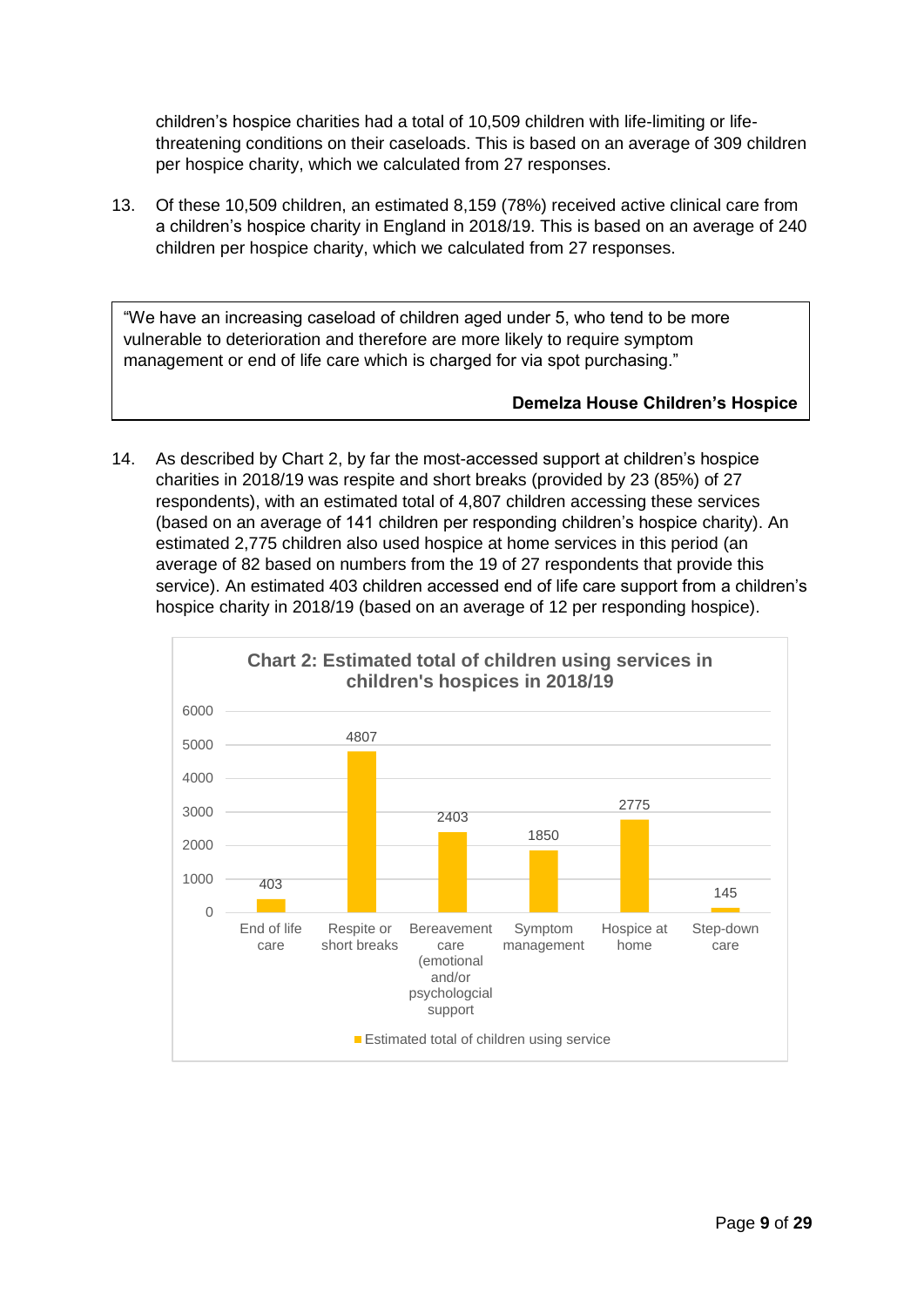<span id="page-9-0"></span>**The state is failing to contribute enough to the children's palliative care provided by children's hospice charities and other children's palliative care charities in England and this shows little sign of improving**

15. The state's total contribution to the charitable expenditure incurred by all of our 27 respondents combined dropped to 21% in 2017/18 and has remained at that level in 2018/19. This is the lowest level of statutory funding since Together for Short Lives began gathering data on statutory funding levels in 2013/14 (see chart 3). This represents a slight drop from 22% in both 2015/16 and 2016/17, but is particularly significant when compared to levels of 23% in 2014/5 and 27% in 2013/14.

"The amount of children we care for increases year on year but our statutory funding is not increasing. The cost per child has increased too inline with inflation but this is not recognised by statutory funding either."

**James Hopkins Trust**



# <span id="page-9-1"></span>**Funding from CCGs is contributing a lower proportion towards children's hospices' charitable expenditure**

16. The 21% contribution from the state (based on responses from 27 (79%) of children's hospice charities) comprises contributions from CCGs, local authorities and NHS England (through the Children's Hospice Grant). On average, we have found that CCGs contributed 9.9% to the average charitable expenditure incurred by respondents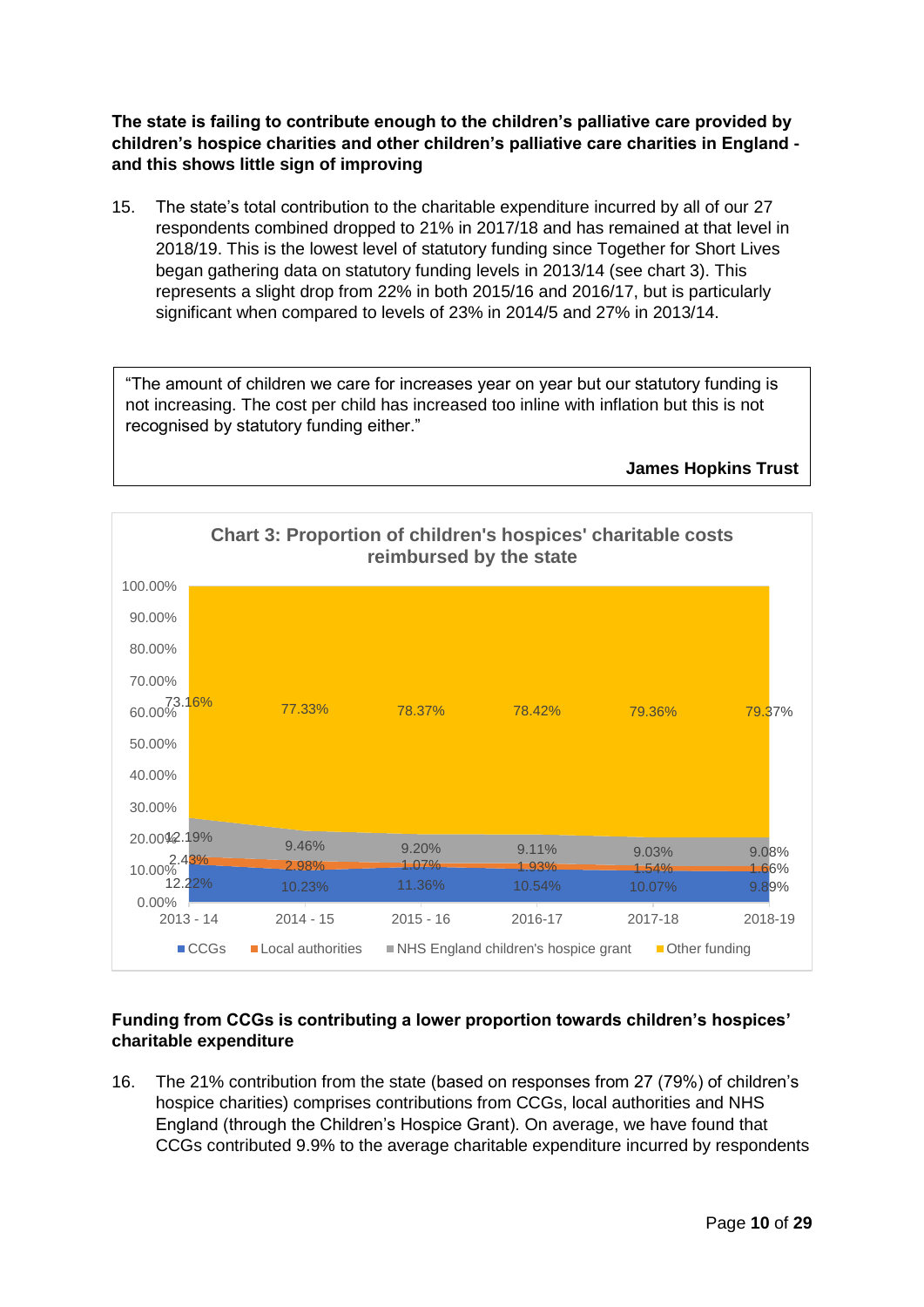during 2018/19. Each year this has fallen slightly since a level of 11.4% was recorded in 2015/16.

- 17. Since our last survey in 2017, CCGs are contributing less in cash terms. In 2018/19, each charity received a mean of £364,075.96 from their local CCGs, a decrease from £371,303.30 in 2016/17, but an increase of 0.8% from an average of £361,133.96 in 2017/18.
- 18. This means that, between 2016/17 and 2018/19, the average funding each children's hospice charity received from local NHS clinical commissioning groups (CCGs) fell by 2%.
- 19. The percentage contribution that CCGs provides towards charitable expenditure is decreasing (9.9% in 2018/19, compared to 10.1% in 2017/18 and 10.5% in 2017/18).

"Demelza has set our charges for CCG's for spot purchasing of in-hospice care. This depends on negotiation with each individual CCG (17 in our area) for each admission."

#### **Demelza House Children's Hospice**

#### <span id="page-10-0"></span>**Local authority funding still does not reflect the social care provided by children's hospice charities and levels are erratic**

- 20. Overall, local authorities contributed an average of just 1.7% to the charitable expenditure of children's hospice charities in 2018/19, less than was recorded during our last survey in 2017 when it was 1.9%, but an increase on the 1.5% recorded for 2017/18.
- 21. The average value of funding from local authorities has been erratic over the past five years. In 2014/15 the average value of local authority funding was £110,909.09. The next year (2015/16) this dropped by over 60% to £43,095.24. In 2016/17 this jumped 57% to £67,653.71, and then dropped 19% to £55,050.15 in 2017/18. In 2018/19, the figure rose 11% to £61,092, although overall this still represented an 11% fall compared to 2016/17.
- 22. These erratic changes in the value of funding present a challenge for children's hospice charities who will plan and scope activity based on the statutory funding they receive.
- 23. Currently, local authority funding for children's hospice charities and other children's palliative care charities does not adequately reflect the amount of local care and support provided to children with life-limiting conditions. It is shocking that 11 of the 27 (41%) of the children's hospice charities we heard from report receiving no money whatsoever from their local authorities in 2018/19.
- 24. Local authorities are responsible for planning and funding services like short breaks for respite, bereavement care and counselling. Without the services provided by charities, seriously ill children and their families would be forced to rely on other overstretched services, having a greater negative impact on the public purse.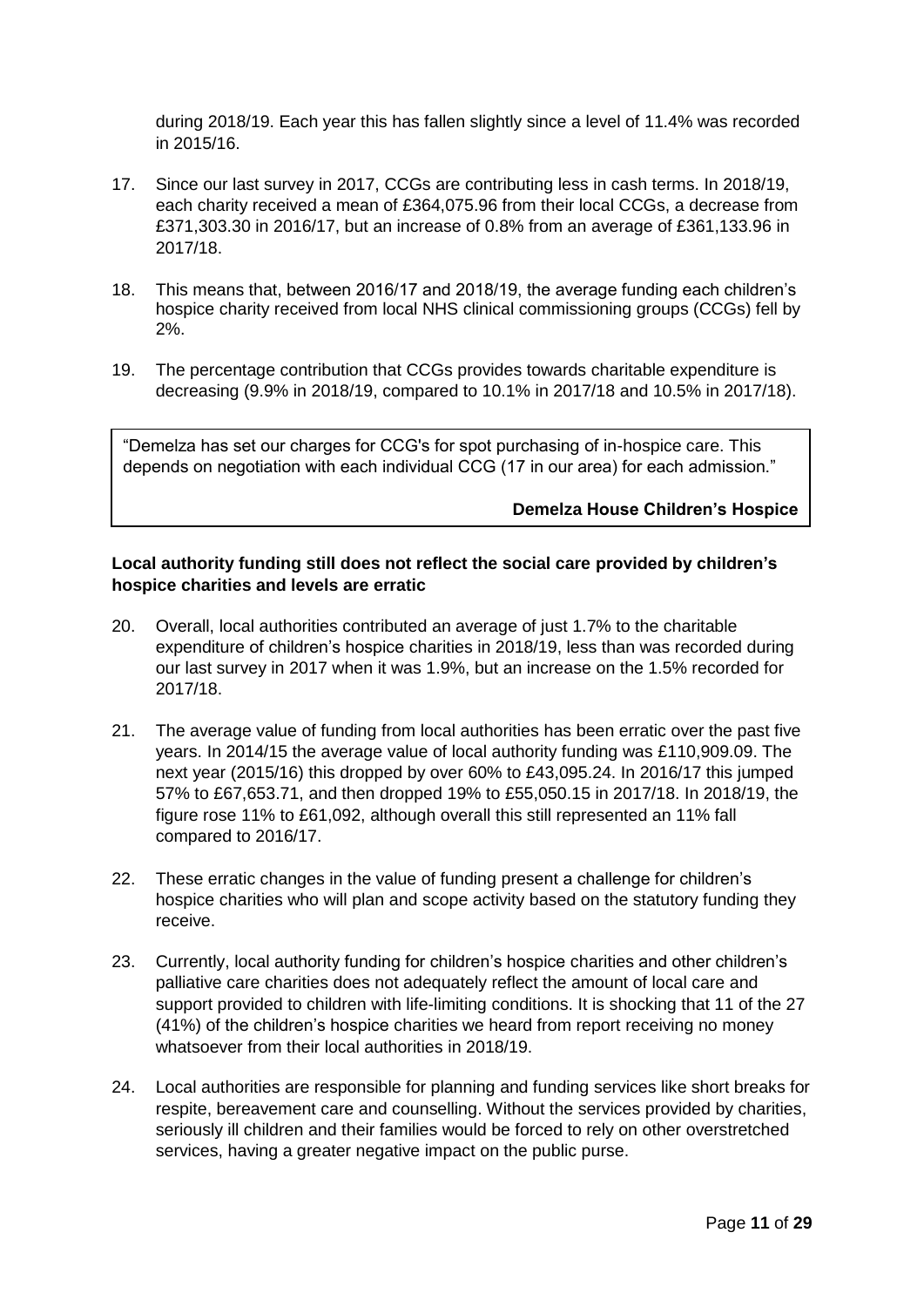# <span id="page-11-0"></span>**Statutory funding for children's hospice charities and other children's palliative care charities in England remains patchy**

- 25. Overall England-wide data about the way in which the state funds children's hospice charities masks a wide variation in different local approaches (see variation shown in Chart 5). Calculating the standard deviation of all the percentage contributions that CCGs make to different children's hospice charities is a way of summarising the amount by which every contribution varies from the mean.
- 26. However, the range of contributions is large: one charity received 22% of its charitable expenditure from its local CCGs in 2018/19, while four (15% of respondents) received nothing at all. 12 children's hospice charities and other children's palliative care charities (44%) received between 1% and 10% and another six (22%) received between 11% and 20%. Two children's hospice charities (7%) received between 21% and 30% (see Chart 4).

"We have no funding for our Children's Hospice from them [CCGs and local authorities]. We are in one of the most deprived areas of the country where we can improve the lives of the children who need us - if we have the resources to help them."

**Brian House (Trinity Hospice)**

"We are not being funded as part of the local health and social care economy either by local authorities or CCG's. We are charging them on an ad hoc basis for care and have no contracts with them to deliver this care"

# **Shooting Star Children's Hospice**

"[We] deliver services across three CCG's and only receive funding from one"

**The Jessie May Trust**

"There appears to be an expectation that hospices should only receive a small proportion of their funding from statutory sources. As this trend continues and activity increases the funding per patient has decreased"

**Keech Hospice Care**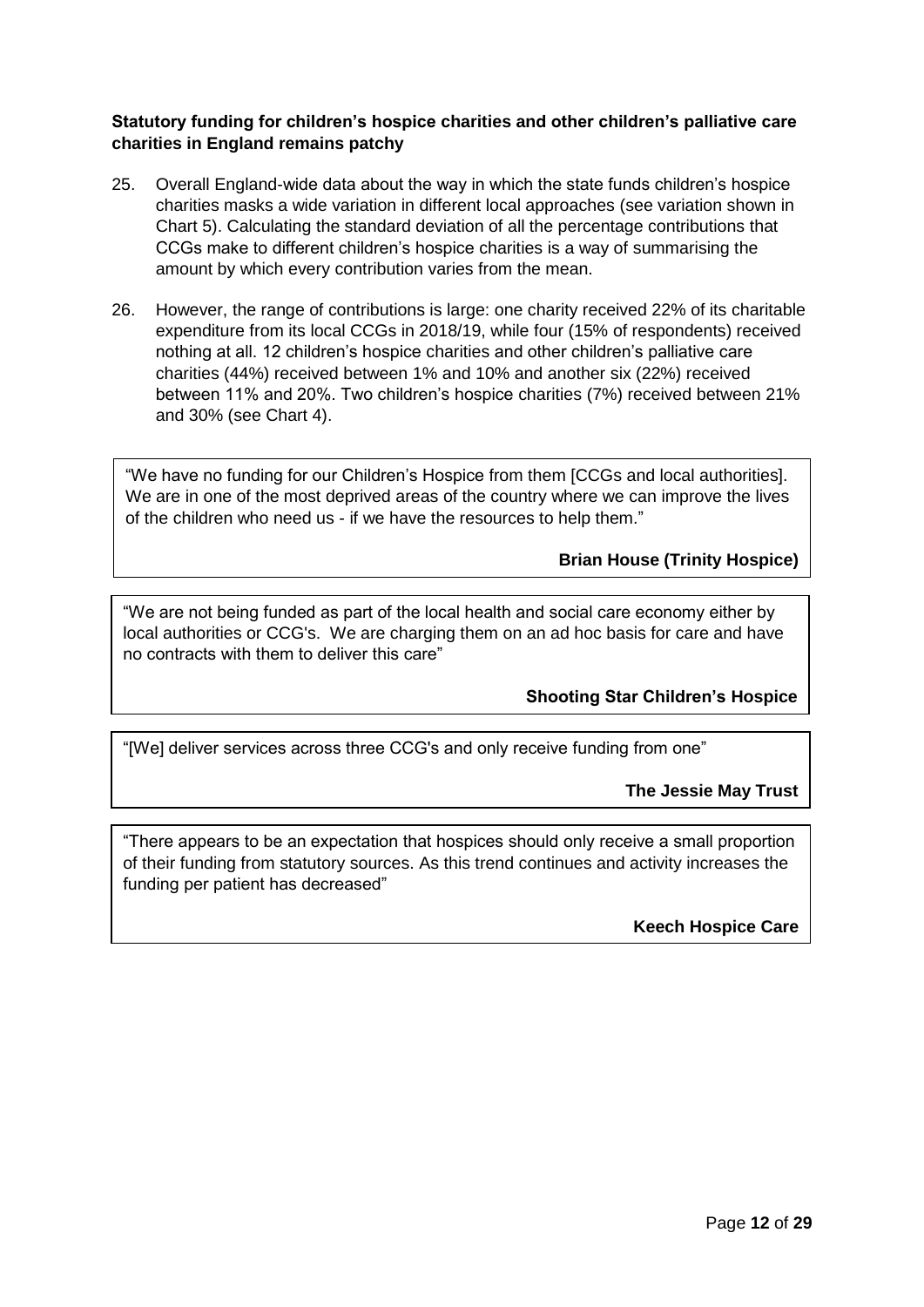



27. 11 respondents (41%) received nothing from their local authorities, while one (4%) received 19% of their charitable expenditure. See Chart 6 and 7 for variation between funding levels.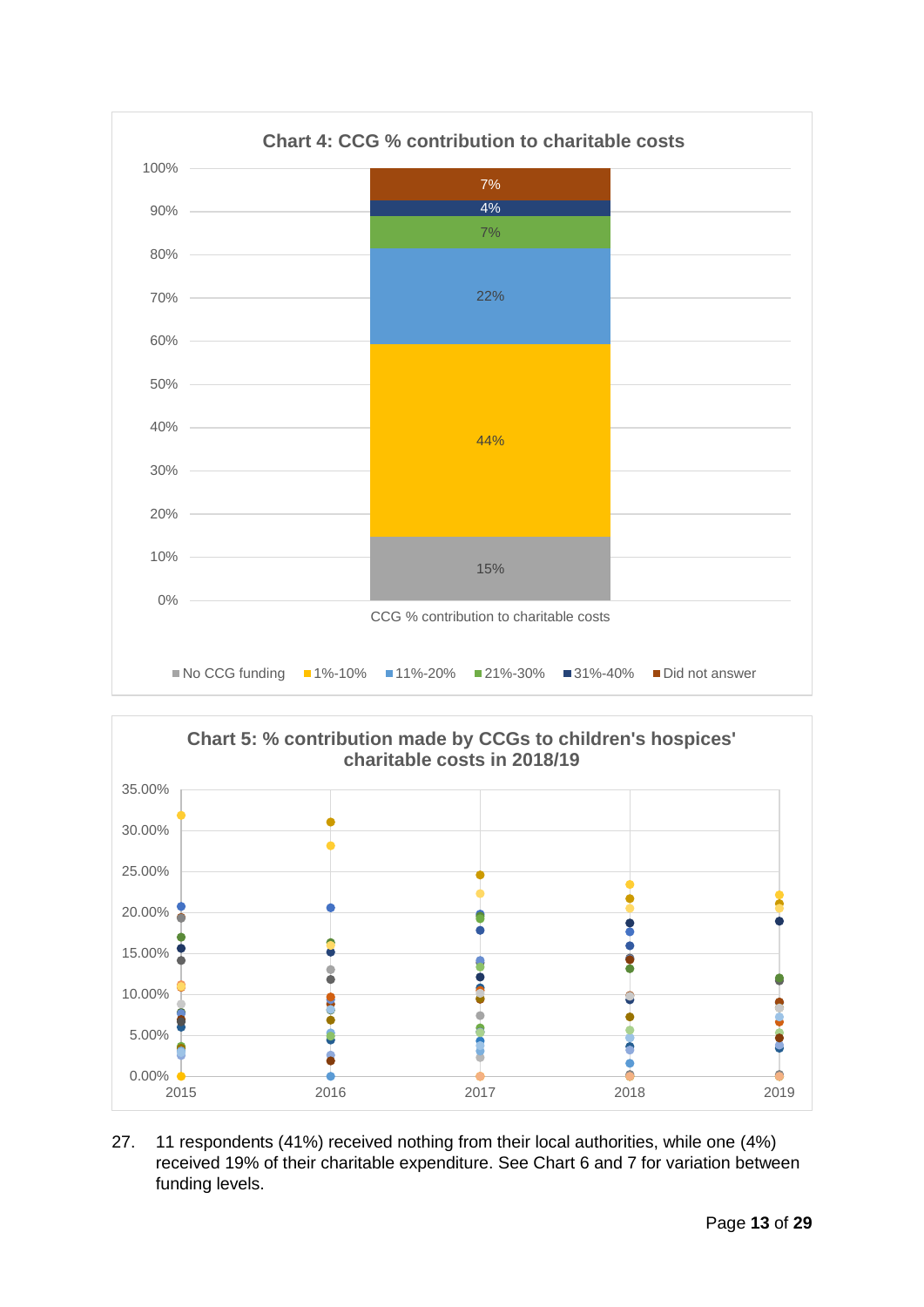



28. When the Children's Hospice Grant is taken into account, one children's hospice charity respondent received 48% of its charitable expenditure from the state. Yet, the lowest contribution was 7%. The most common range of contributions from the state was between 11% and 20%, which was reported by eight children's hospice charities (30%). Six children's hospice charities (22%) received between 21% and 30%. Charts 8 and 9 show the variation in levels of overall statutory funding received by children's hospice charities.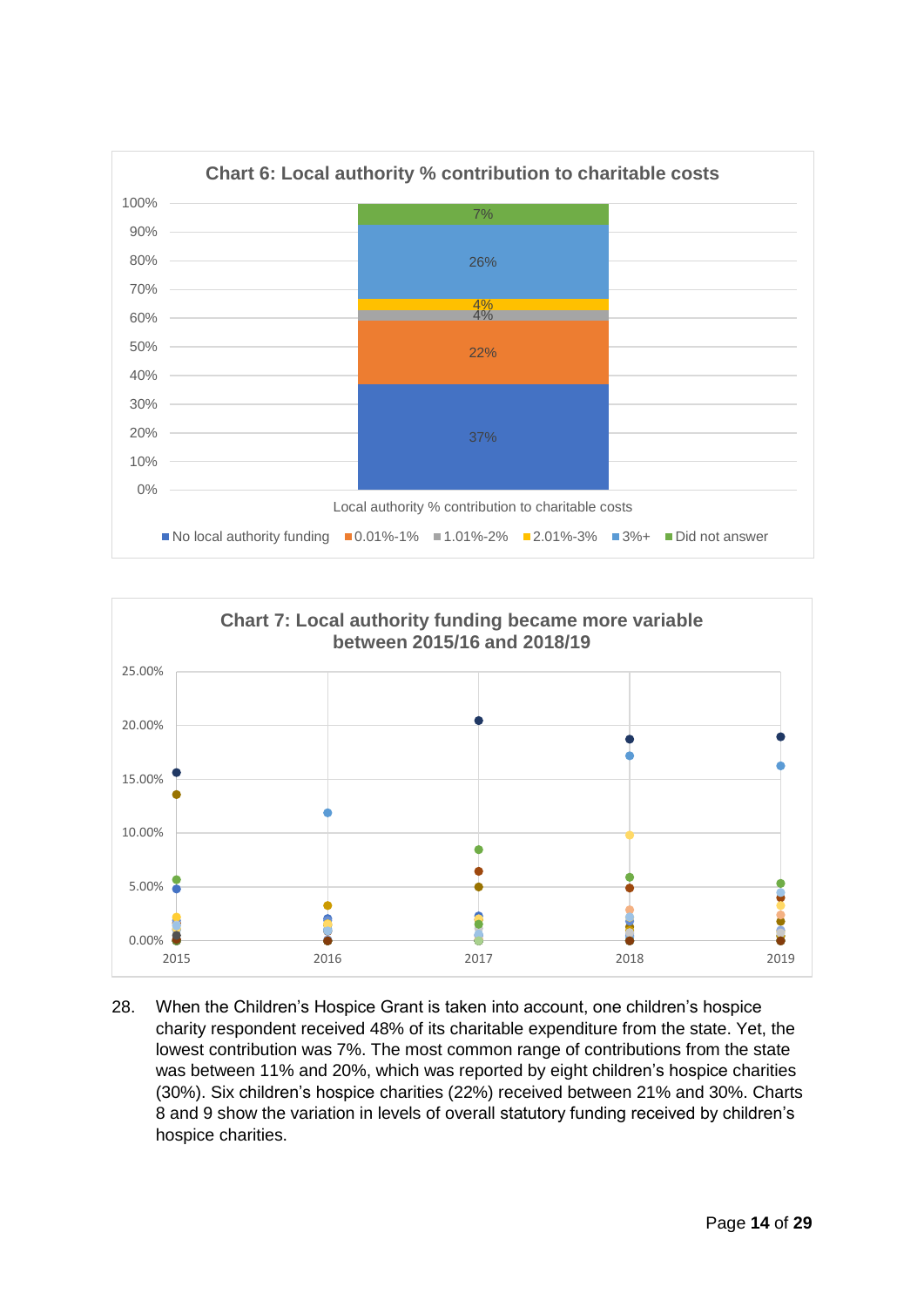

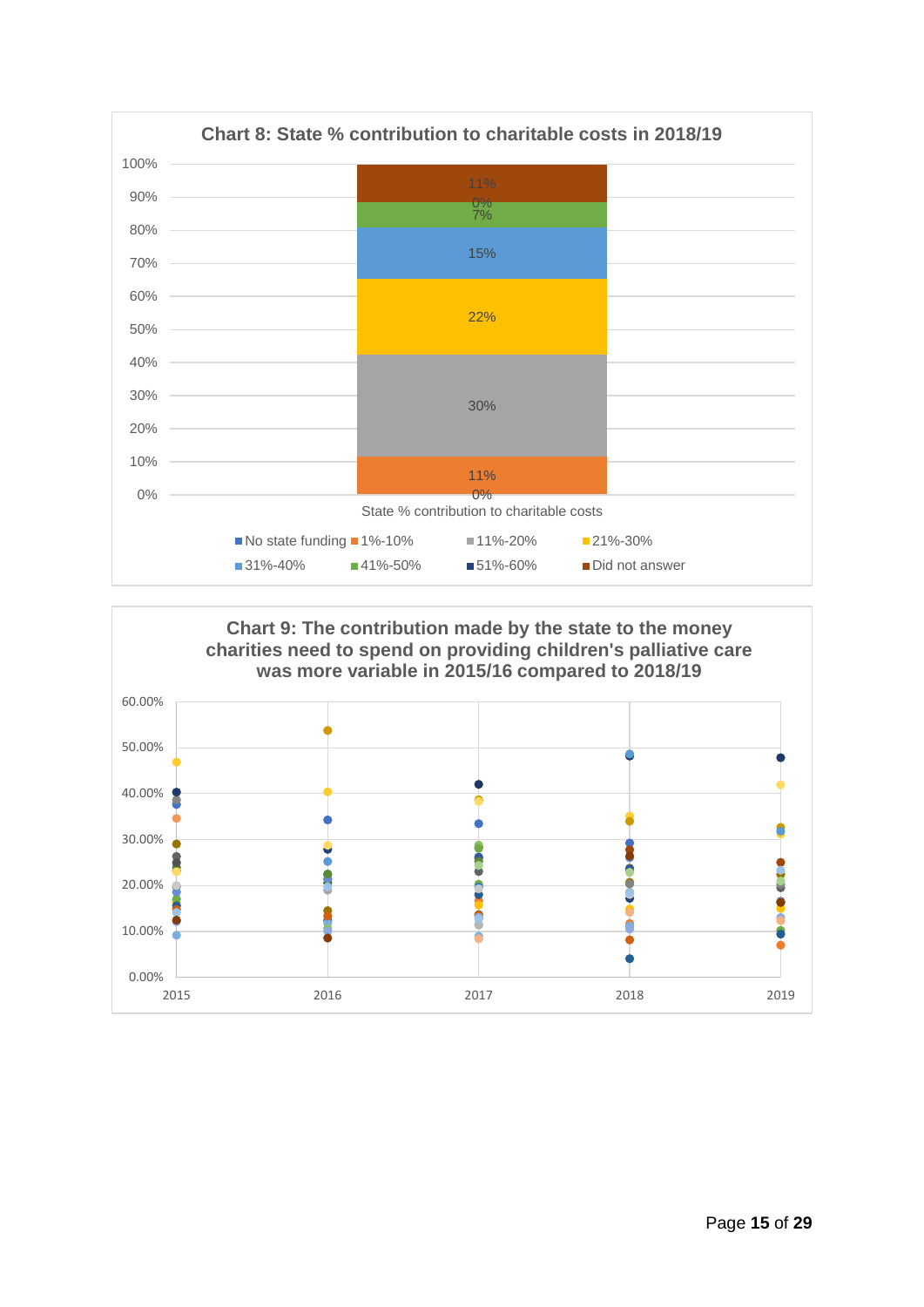# <span id="page-15-0"></span>**Changes in statutory funding is having a negative impact on children with life-limiting conditions and their families**

"Although our income has increased, we have reduced the number of charitable bednights that are available to families without funding from statutory agencies."

#### **Shooting Star Children's Hospice**

- 29. Chart 10 shows how changes in statutory funding have had an impact on the services provided by children's hospice charities.
- 30. Nearly one in five (19%) respondents reported that they had had to cut their short breaks for respite, compared to one (4%) which reported that they had been able to expand this offering. This is particularly worrying in the context of research conducted by [Julia's House Children's Hospice and Bournemouth University,](https://www.juliashouse.org/services/campaigning)) which found that 64% of divorced or separated parents cited having a child with complex needs as a reason for the breakdown of their relationship. Of those couples, 75% had no access to short breaks at that time.
- 31. Short breaks offer respite and prevent families having to rely on costly and distressing emergency services when they reach crisis. However, decreasing funding from local authorities and the impact that this has on the support children's hospice charities can offer is leaving many families with no access to these lifeline services.

"We are currently budgeting a £600k+ operating deficit and will have to consider cutting services at Board meetings if we cannot raise any more charitable income over the next three to five years."

# **Brian House (Trinity Hospice)**

"Cuts to local authorities in particular have led to families being made to use their charitable allocation of "Short Breaks" nights for other purposes such as step-down (where this is for family confidence rather than clinical need), building works to the home and family crisis. This then impacts on the family's ability to get a meaningful short break."

# **Demelza House Children's Hospice**

- 32. Other cuts include emotional and/or psychological support (cut by two hospices (7%)), music therapy, play therapy and step-down care (each cut by one hospice (4%)).
- 33. The largest increases in service provision were found in end of life care and hospice at home services, with four (15%) of responding children's hospice charities saying they had expanded these services.
- 34. Current levels of statutory funding have also meant that, while children's hospice charities have been able to protect some services for now, they have also been unable to expand them to meet the growing demand. Of the 27 children's hospice charities that responded to our survey:
	- 74% (20) have neither expanded nor cut the end of life care they offer.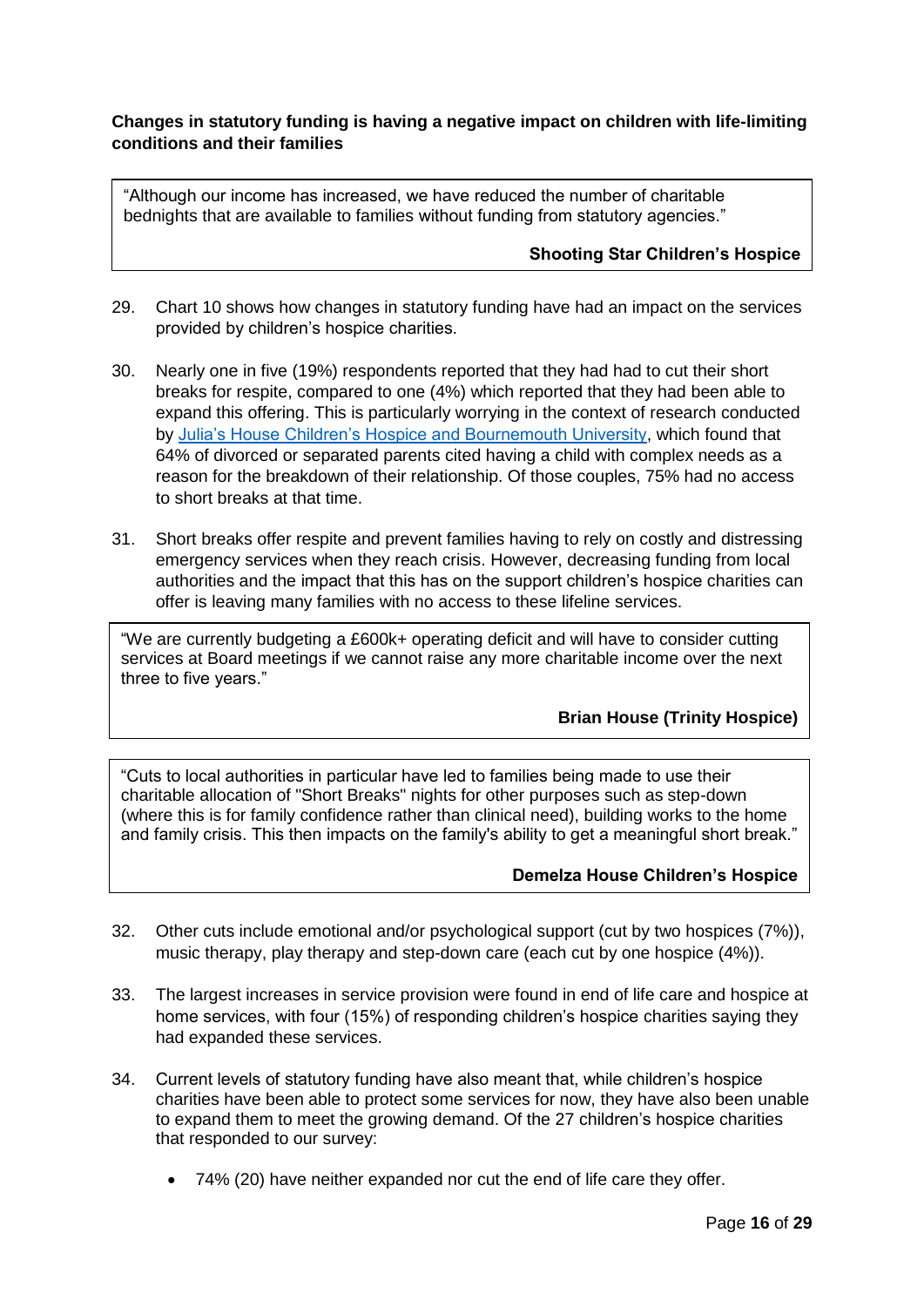- 70% (19) have neither expanded nor cut the care they offer to manage children's symptoms
- 63% (17) have neither expanded nor cut their hospice at home services.

"[We] cannot see all the children who need us - we are at capacity and are unable to provide additional important support for families in their homes. Our initial findings show we are only seeing about half the local children that we could help"

# **Brian House (Trinity Hospice)**



"We are changing our care model in November 2019 to tier our service so that around half our families are no longer eligible for overnight or community respite care, unless it is funded by a local authority. We are not able to increase our services so we need to tailor them to those that need it most."

**Shooting Star Children's Hospice**

<span id="page-16-0"></span>**Where statutory funding has decreased, children's hospice charities and other children's palliative care charities are being forced to use money from reserves and find more money from local communities**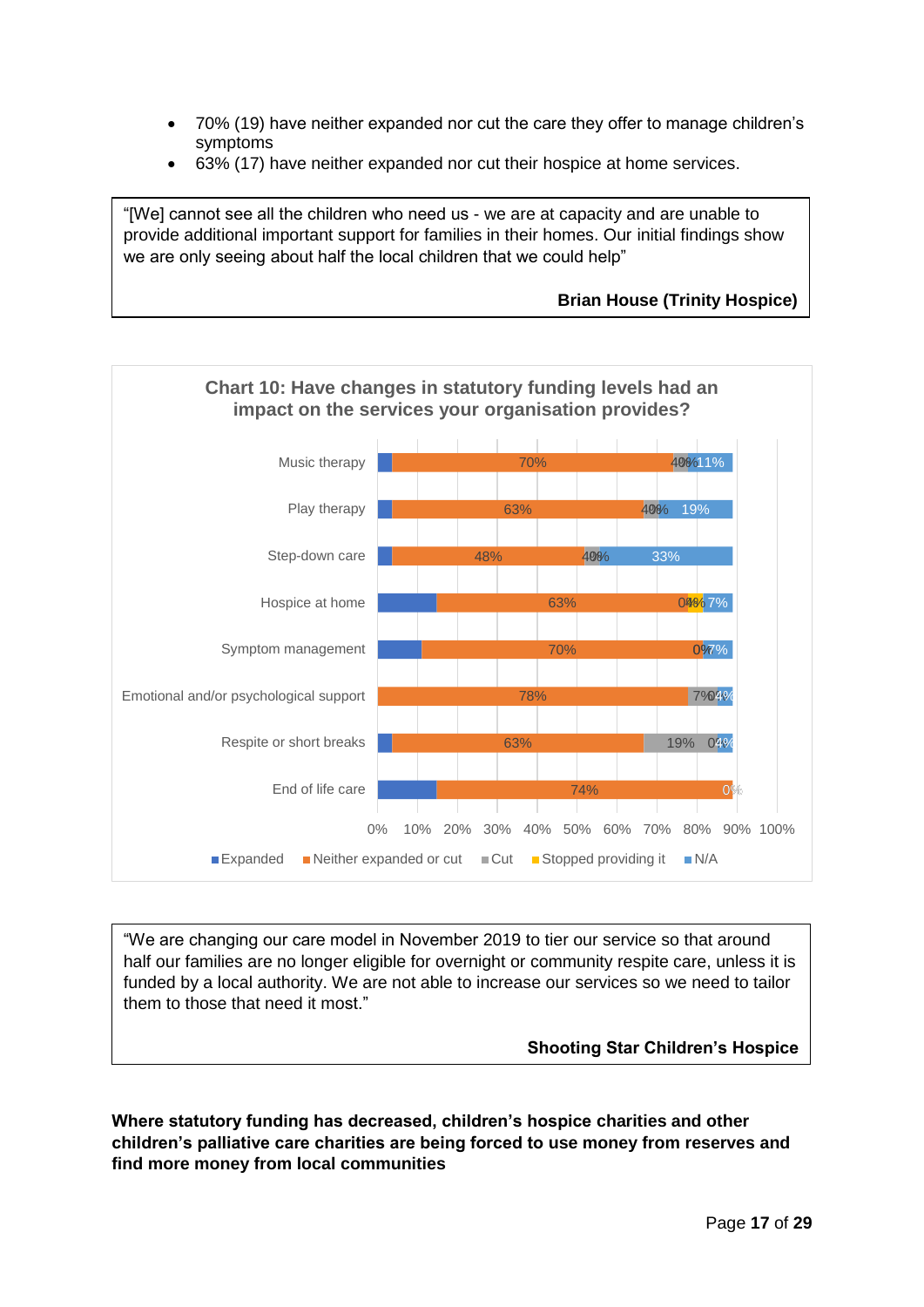35. We asked children's hospice charities that have seen a decrease in their statutory funding to tell us the range of actions and measures they have implemented to mitigate the impact of the drop in income. Chart 11 shows that, where children's hospice charities and other children's palliative care charities have experienced falls in statutory funding, ten (36%) report that they have been forced to find more money from charitable sources to fund their services. 11 (39%) are using funds from reserves. Worryingly, three hospices (11%) have had to stop some of their services entirely. Five (18%) also report that they have frozen staff salaries or offered pay rises below the rate of inflation.

"Statutory organisations rely on our hospice services being available whenever they wish to refer children and young people to it, but only wish to pay for the hours of care purchased and the exact service provided (eg was the nurse in the room with the child for 24 hours, otherwise arguing it is not 1 to 1 provision). Only one Local Authority (out of 10) and no CCGs (out of 17) contribute towards the service being available. There is little recognition of the wider context and costs incurred in making this service available, and the fact that the hospice has to be staffed to be flexible enough to respond to emergency admissions, deterioration etc."

#### **Demelza House Children's Hospice**



36. Additionally, four hospices (14%) told us that they are employing fewer WTE staff in care roles to mitigate the impact of lower statutory funding. This raises serious concerns about the level of care accessible to children with life-limiting and lifethreatening conditions and their families. The loss of services and care staff reduces the reach and impact of children's hospice charities, meaning many children could face long waits for support or a diminished range of available services.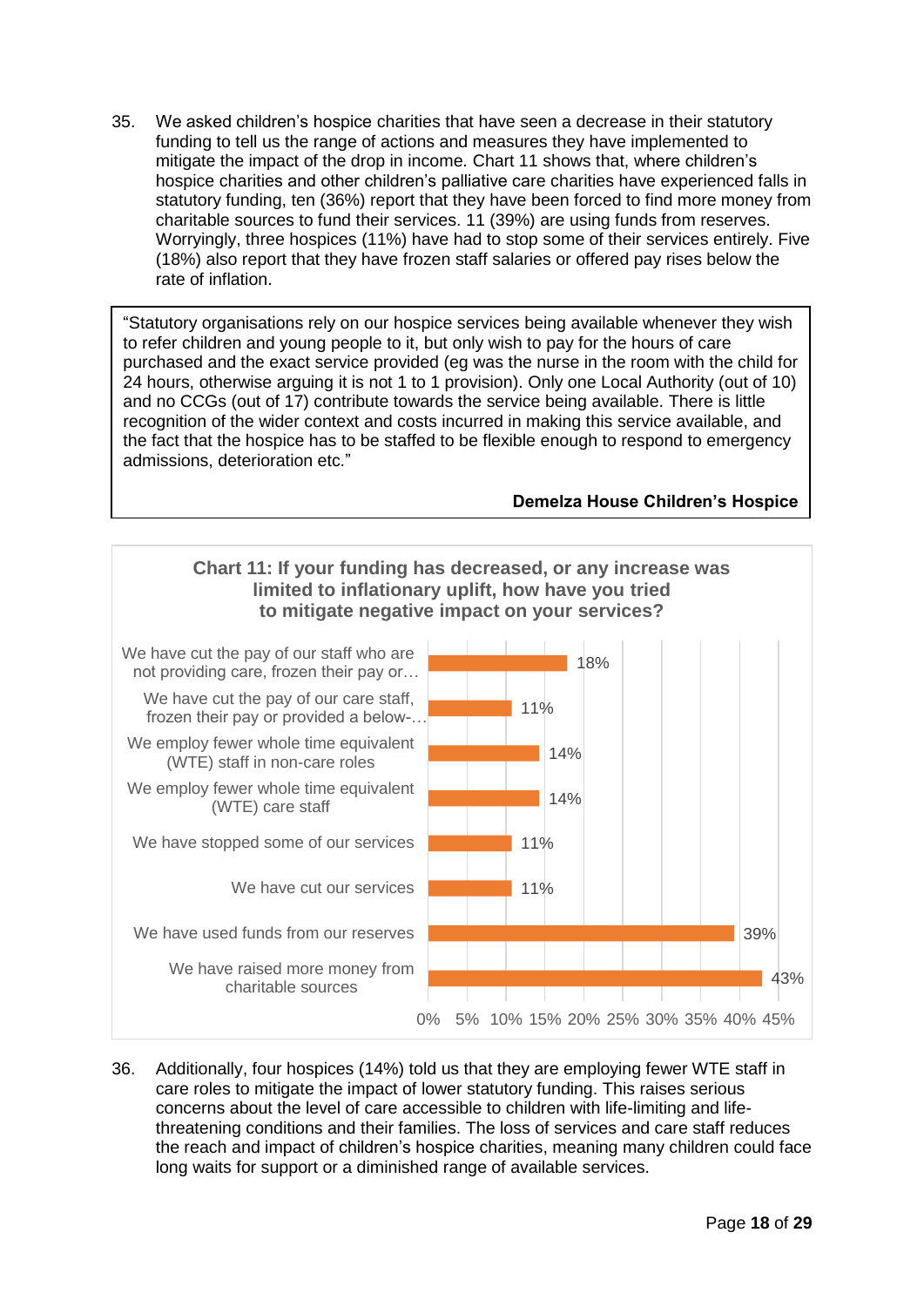<span id="page-18-0"></span>**The vast majority of children's hospice charities believe that they are being funded neither fairly or sustainably by the state**

37. 23 of 27 respondents (85%) do not believe that their services are being funded fairly by the state (Chart 12). 24 of 27 (89%) do not believe that their services are being funded sustainably (Chart 13).



# <span id="page-18-1"></span>**Why has statutory funding for children's hospice charities and other children's palliative care charities changed?**

- 38. As shown in Chart 15, over half (58%) of the 27 respondents stated that their CCG funding either decreased or stayed the same between 2017/18 and 2018/19. Of those which did report an increase (11, 41%), three (11%) stated that this was due to caring for more babies, children and young people, while two (7%) stated that the rise was due to increasing the amount of care they provide. Three (11%) also said funding from CCGs had increased as a result of them developing new services.
- 39. In terms of other reasons, two (7%) children's hospice charities cited inflationary uplifts as the reason for CCG funding increases.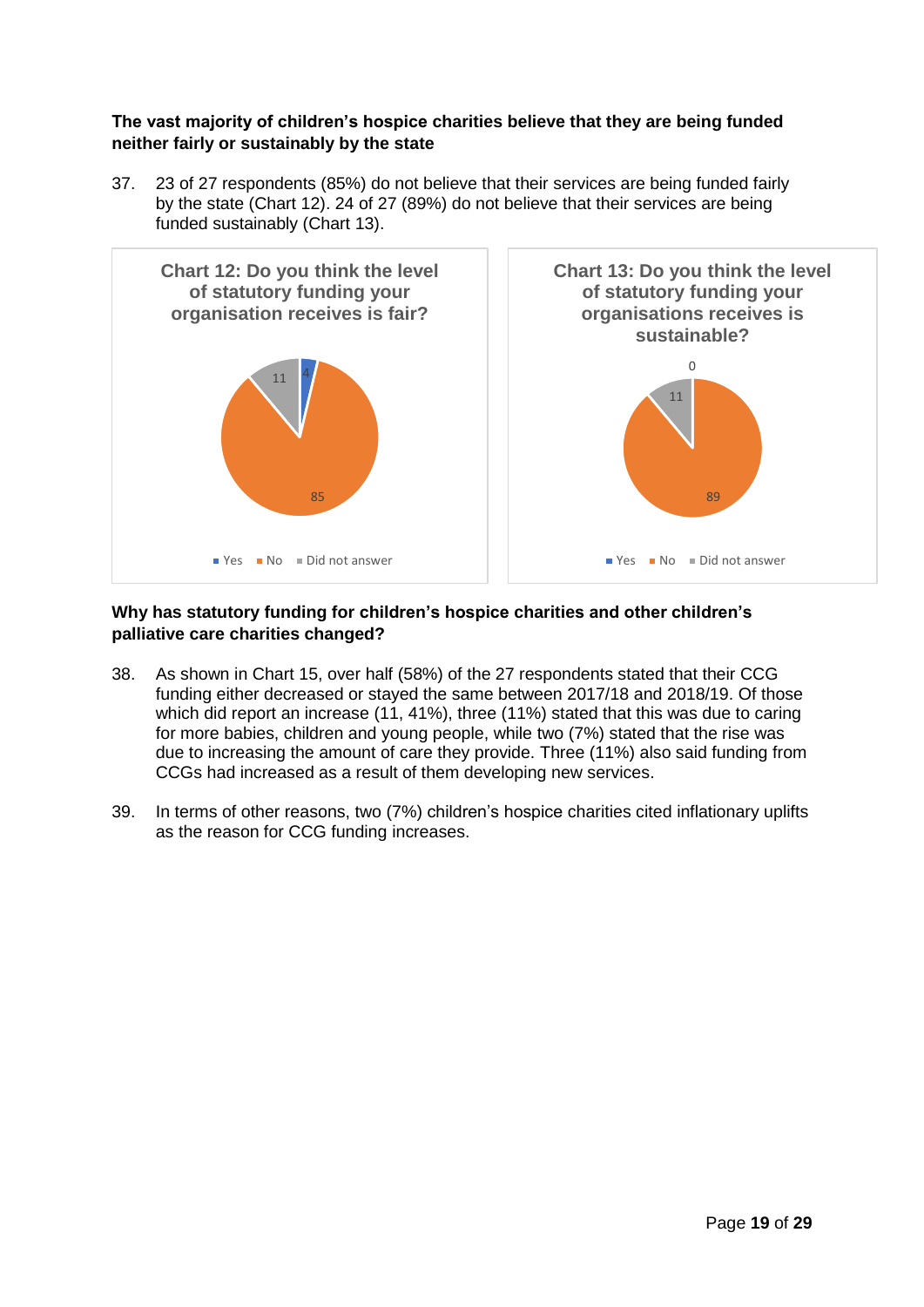

- 40. The most widely reported reason for CCGs decreasing or freezing their contributions to children's hospice charities was that CCGs had cut their budgets (four of 23 respondents, 17%) or organisations had stopped providing certain services (two hospices, 9%). One hospice (4%) had their funding decreased when one child they cared for died (Chart 16 provides a breakdown of responses). Other reasons included:
	- One hospice said CCGs don't recognise the work of hospices and therefore only provide a token funding amount.
	- Funding from CCGs has been ad-hoc for some services, meaning they're unable to predict the level of funding they'll receive.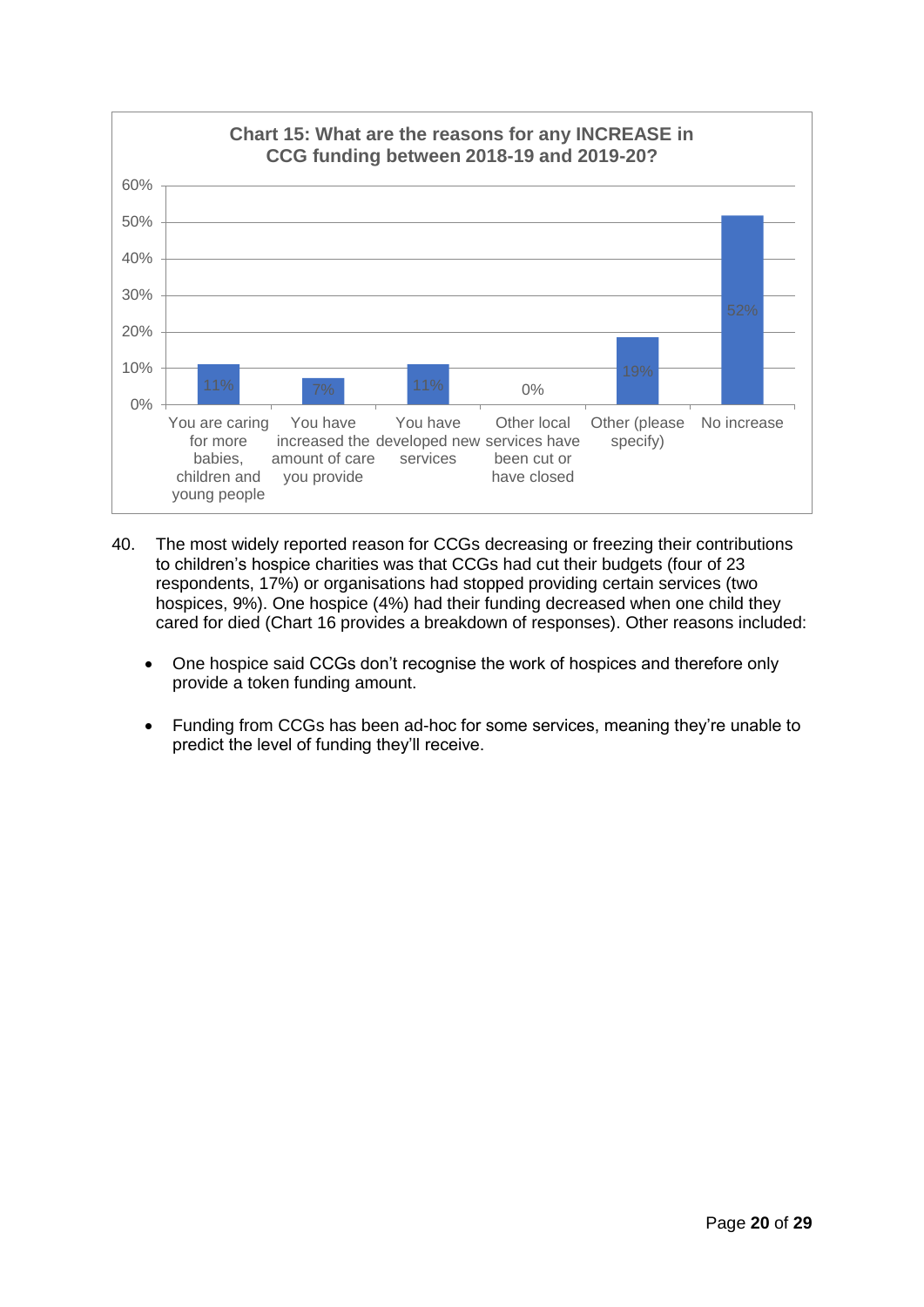

- 41. Those children's hospice charities which will receive more money from local authorities in 2019/20 (five of 27 respondents) will do so as a result of a range of factors (see Chart 17). These reasons included the delivery of new services (8%) while others have increased the amount of care they're providing (4%) or are caring for more children (4%). Other reasons include:
	- One hospice (4%) has started 'selling' bed nights this change in structure has led to more funding from local authorities.
	- One hospice has reached a funding agreement with local authorities following a discussion about workforce or funding requirement.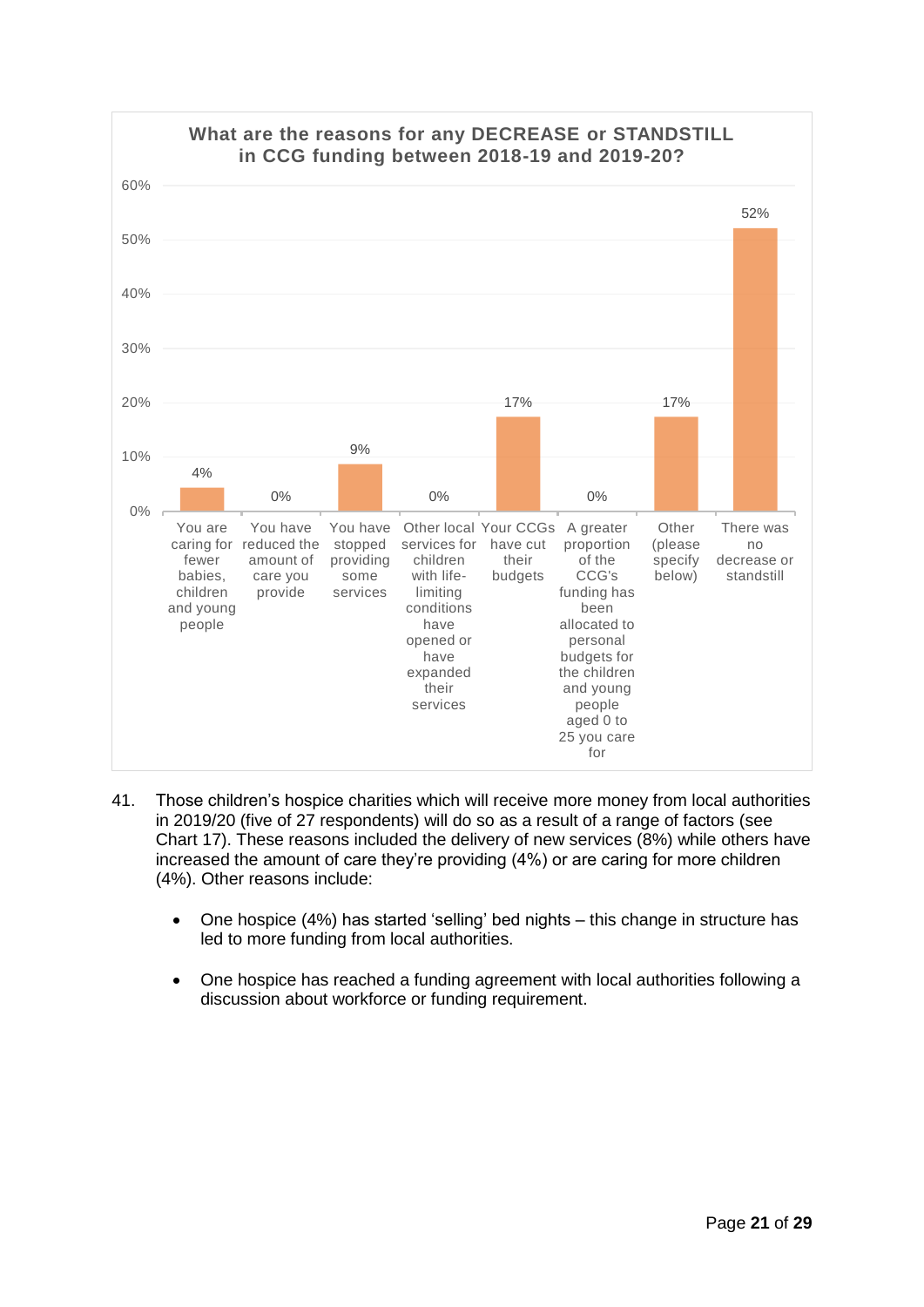

- 42. Of the children's hospice charities that experienced a cut in their funding from local authorities (six hospices), 13% owed this to local authority budgets being cut, while one hospice (4%) said they had stopped providing certain services. Two (9%) said that funding was reduced following the death of a child (see Chart 18). Other reasons include:
	- o local authorities reluctant to pay the price for overnight specialist palliative care
	- o increasing difficulty in securing individual funding agreements for young adults and for other new patients
	- o local authorities reducing allocations and funded entitlements to children and young people for social short breaks for respite.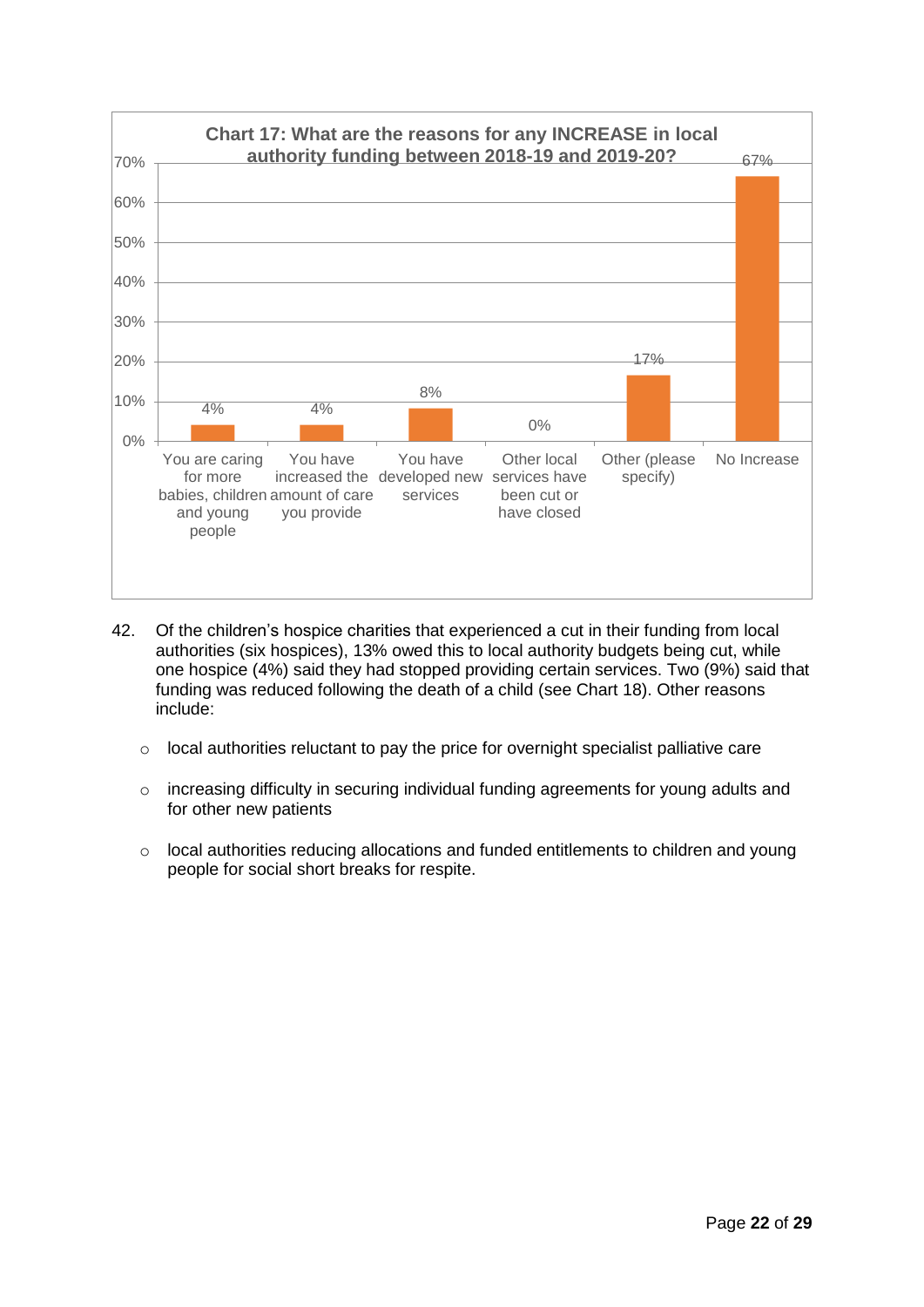

# <span id="page-22-0"></span>**Children's hospice grant continues to be a vital source of funding, but isn't making enough impact, despite uplift**

- 43. This year's survey again emphasised how important the NHS England Children's Hospice Grant is to children's hospice charities; among the 27 who answered this question, the grant, on average, contributed 9.1% of their charitable expenditure in 2018/19.
- 44. The Children' Hospice Grant, which is allocated to all children's hospice charities by NHS England, is now worth a total of £12million per year in 2019/20 following an increase of £1million (9%) announced in 2018/19. This has grown incrementally from £8.8million in 2006/07, when the grant was introduced as a £27million award over three years.
- 45. In 2006/07, the grant contributed an average of 14% towards the cost of providing clinical care in children's hospice charities. In 2018/19 this contribution was just 9.1%.
- 46. If charitable expenditure increases by the same proportion between 2018/19 and 2019/20 as it did between 2017/18 and 2018/19 (2.7%) then, even with the uplift in its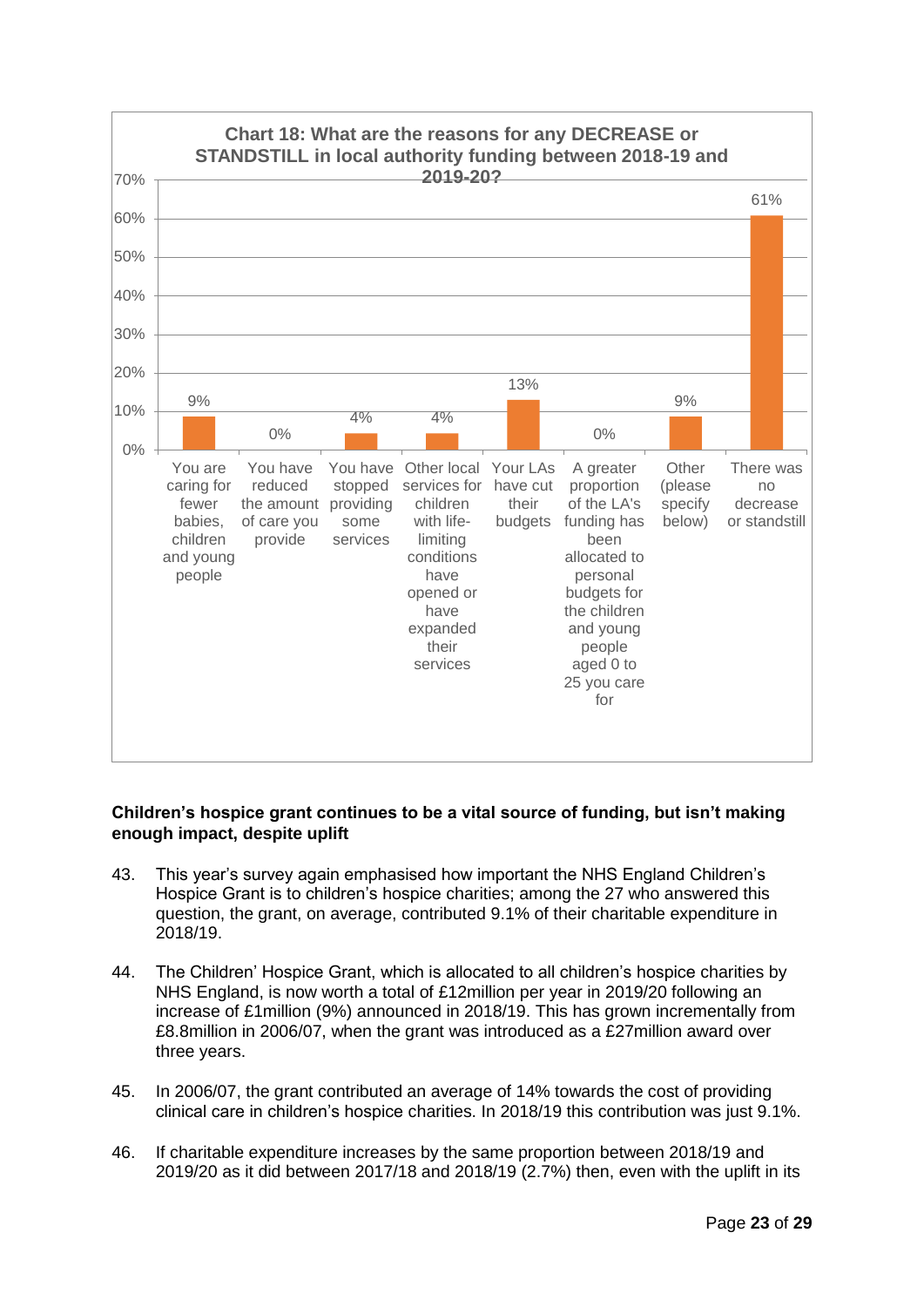value, the children's hospice grant will only contribute 9.2% towards expenditure, well below the 14% it did when the grant was established.

47. Furthermore, no commitment has been made by NHS England or the Department for Health and Social Care to maintain and protect the value of the children's hospice grant beyond 2019/20. This commitment is essential to ensure the sustainability of children's hospice charities.

#### <span id="page-23-0"></span>**Commissioners are relying on historical precedent when deciding funding levels**

- 48. There is little evidence so far to suggest that the NHS children's palliative care funding currency<sup>2</sup>, published in 2017, is having an impact on statutory funding. Indeed, no children's charities report that their CCGs are using it. This was also the case in 2017.
- 49. As Chart 19 demonstrates, across funding from CCGs, local authorities and other statutory sources, the majority of children's hospice charities report that funding levels are based upon historic levels. 29% (six) of hospices told us that CCGs and/or local authorities are determining funding levels in this way, with 10% (two) of other statutory funders doing the same. Respondents were able to cite a number of different methods for determining funding in the response.
- 50. This is opposed to CCGs and local authorities using other funding models such as currencies (like the palliative care currency), capitation<sup>3</sup> or year of care<sup>4</sup> approaches. Relying on funding precedent suggests that commissioners therefore aren't adapting funding depending on levels of need within a region and have little idea of the adequacy of certain funding levels.

<sup>-</sup><sup>2</sup> NHS England. 2017. Palliative Care Currency. Available to download from: <https://www.england.nhs.uk/resources/pay-syst/development/palliative-care-development-currency/>

<sup>3</sup> HM Government. 2015. Capitation: An Introduction. Available to download from: <https://www.gov.uk/guidance/capitation>

<sup>4</sup> NHS Year of Care Partnerships. Available to download from:<https://www.yearofcare.co.uk/>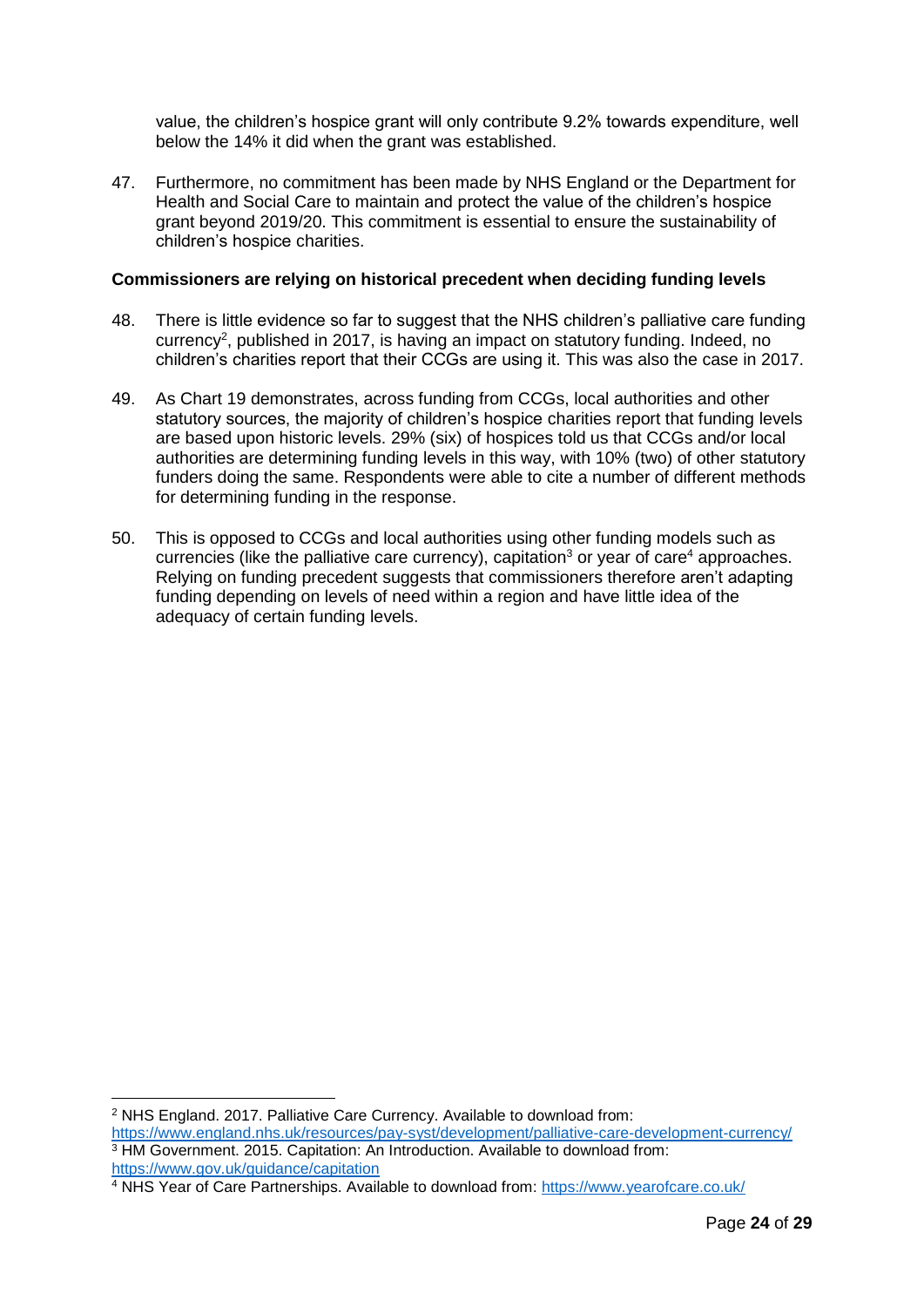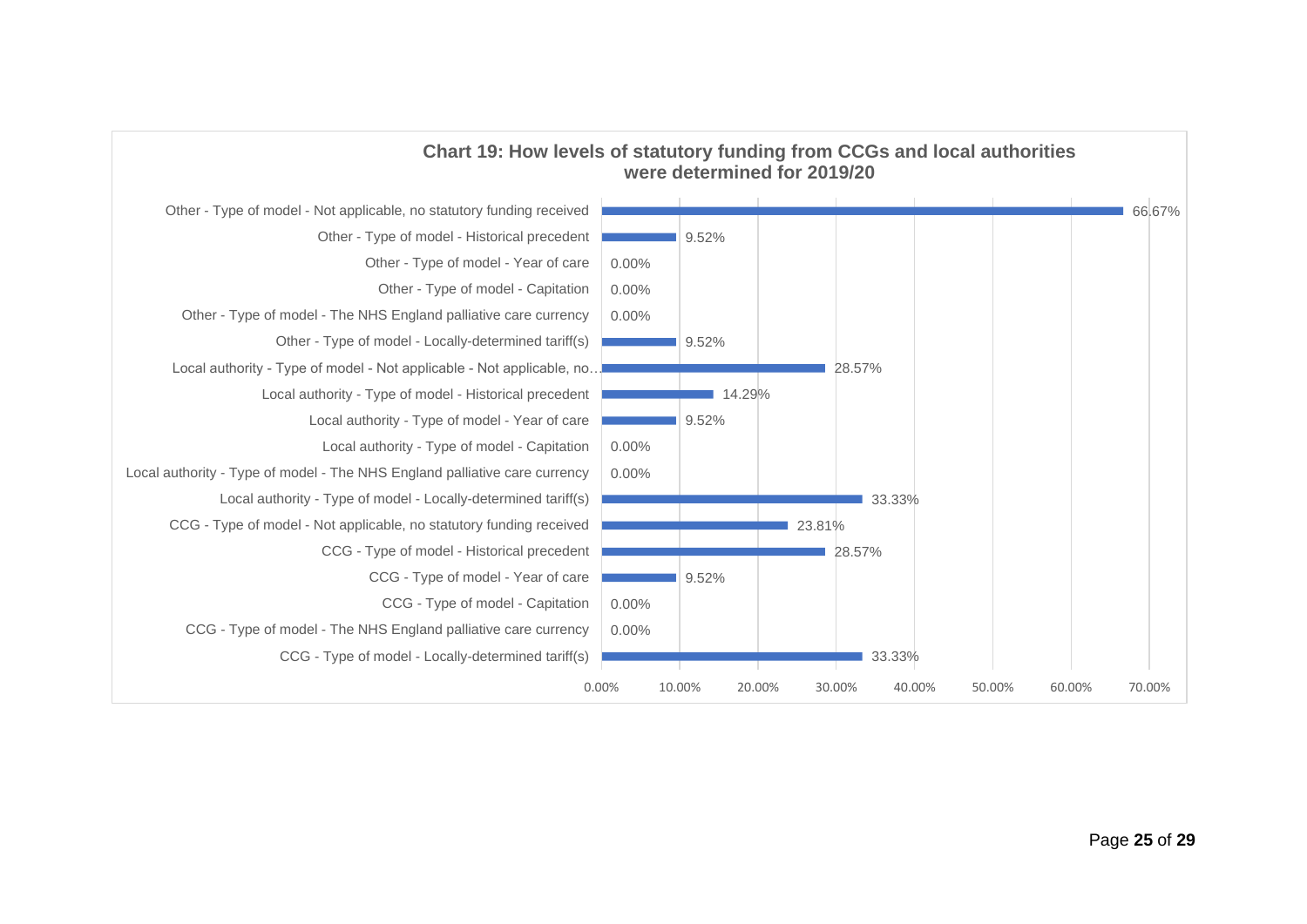<span id="page-25-0"></span>**Most children's hospice charities have engaged with their local sustainability and transformation partnerships (STPs) – however, the quality of the engagement is largely poor**

51. Unlike our 2017 survey, no respondents to our 2019 survey reported having a strong engagement with their local STP or ICS (Chart 20). Eight hospices (30%) reported having no engagement at all, while the same number reported 'limited/cursory engagement' and a further eight reported 'some engagement'.



# <span id="page-25-1"></span>**Personal budgets reimburse less than 2% of the average charitable expenditure incurred by our respondents**

- 52. Only 10 of the 27 (37%) children's hospice charities that responded to the survey said they had received funding through personal budgets in 2018/19. Of those receiving personal budget income in 2018/19, the average number of personal budgets per hospice was 3.6. The highest managed by any one hospice was 24.
- 53. With an average caseload of 309 babies, children and young people per children's hospice charity, this suggests that only 1.2% of children receiving support and care from a children's hospice charity are using personal budgets. The NHS Long Term Plan<sup>5</sup> includes a commitment to have 200,000 people using personal health budgets by 2023/24.
- 54. Nine hospices responded with a total value of the personal budgets received. The average amount received by these nine hospices was £67,780. This represents just 1.8% of the average charitable expenditure incurred by children's hospice charities.
- 55. As shown in Chart 21, of the 36 health budgets reported, 17 (47%) were personal health budgets. No income was recorded through Integrated Personal Commissioning personal budgets.

-

<sup>5</sup> NHS England. 2019. Long Term Plan. Available to download from: <https://www.longtermplan.nhs.uk/wp-content/uploads/2019/01/nhs-long-term-plan.pdf>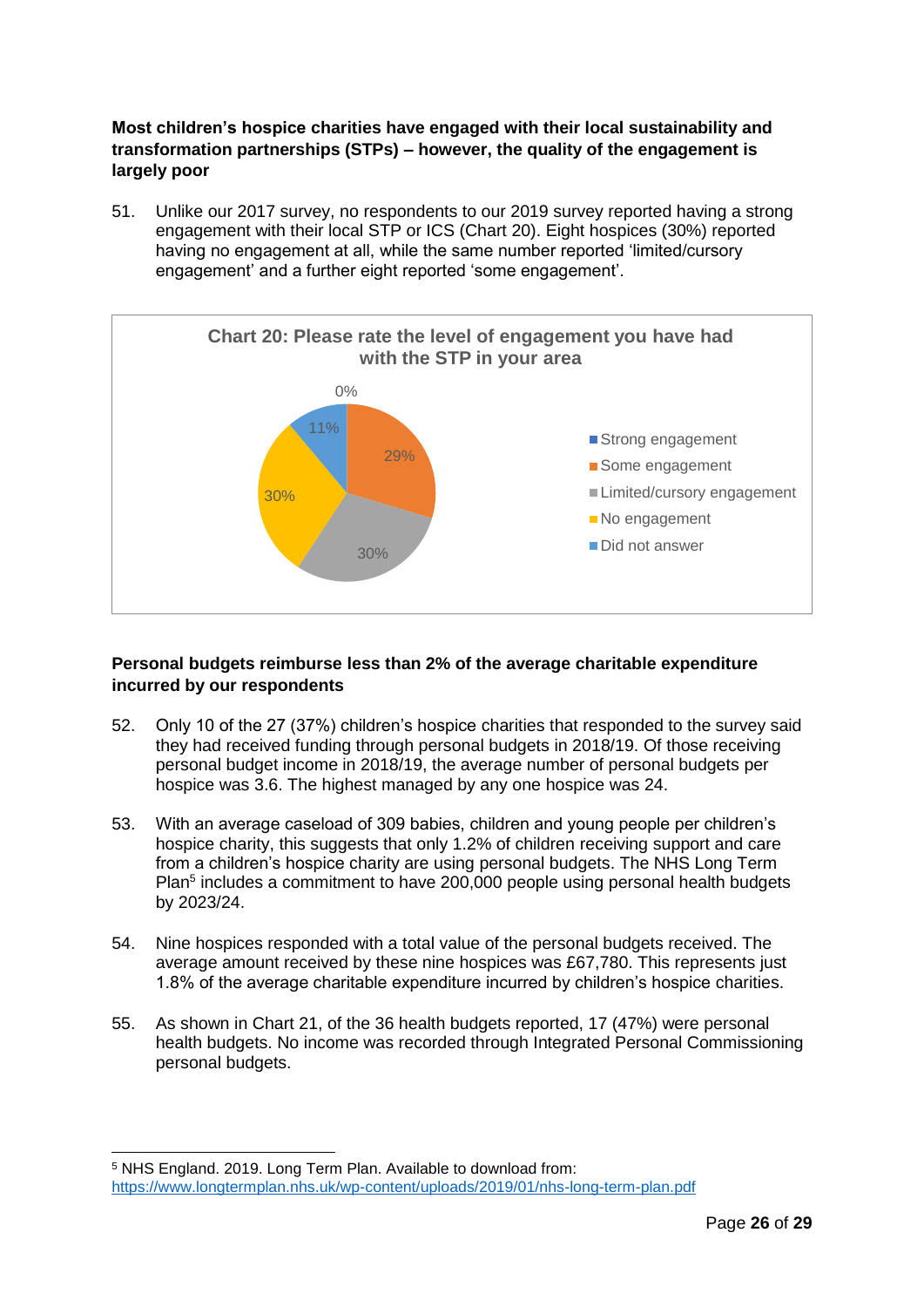

# <span id="page-26-0"></span>**The public believe children's hospice charities should receive much more funding than they do**

- 56. A new YouGov survey<sup>6</sup>, carried out on behalf of UK charity Together for Short Lives, has found that the public think that children's hospice charities receive 81% more of the charitable costs they incur from the state than they actually do (38% compared to the real figure of 21%). This answer is based on a response from 2019 GB adults. Together for Short Lives carried out the same survey in 2016.
- 57. When asked what percentage they thought children's hospice charities should receive from the state, respondents said that children's hospice charities should receive two and a half times (252%) more than they currently do (74% compared to 21%).
- 58. When they were told how much children's hospice charities actually receive, nearly four fifths (78%) of respondents thought children's hospice charities receive too little from the state, which is very similar to the 81% who thought this in 2016. 7% think that the funding level is about right, compared to 8% in 2016. 2% think it is too much, compared to 1% in 2016. 13% do not know, compared to 10% in 2016.

# <span id="page-26-1"></span>**Future funding for children's hospice charities and other children's palliative care charities shows little sign of improving**

59. Children's hospice charities report that they do not expect their statutory funding to improve significantly over the course of 2019/20. Mean funding per respondent from CCGs in 2017/18 was expected to increase by 0.8% to £366,957.04 compared to the £364,075.96 recorded in 2018/19, based on responses from 27 children's hospice charities.

-

<sup>&</sup>lt;sup>6</sup> All figures, unless otherwise stated, are from YouGov Plc. Total sample size was 2019 GB adults. Fieldwork was undertaken between 11th - 12th March 2019. The survey was carried out online. The figures have been weighted and are representative of all GB adults (aged 18+). The Fieldwork was carried out by YouGov for Together for Short Lives 11-12 March 2019.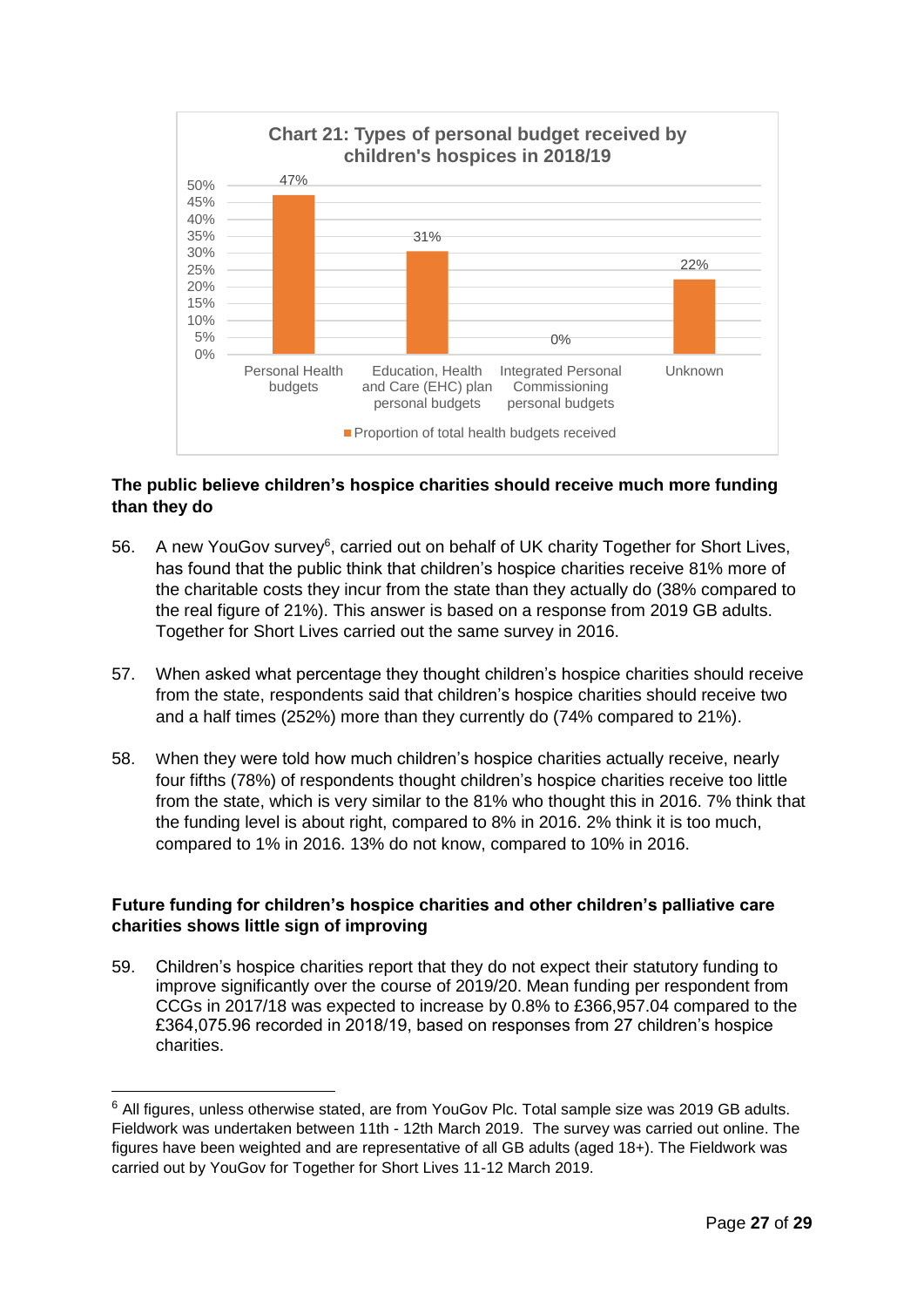- 60. Mean funding per respondent from local authorities was expected to decrease by 0.1% from the £61,091.85 recorded in 2018/19 to £57,840.58 in 2019/20.
- 61. 41% of 27 respondents expect that funding levels from local authorities will either decrease or stay the same. Over half (52%) of respondents expect the same from CCGs (See Chart 14).
- 62. If average charitable costs increase by the same proportion from 2018/19 to 2019/20 as they did from 2017/18 to 2018/19 (2.7%) the average will increase to £3,780,840.97. With the level of funding expected by children's hospice charities in 2019/20 – including the £1million uplift in the children's hospice grant from £11million to £12million – the statutory funding contribution will continue on its downward trend, dropping to 20.4%